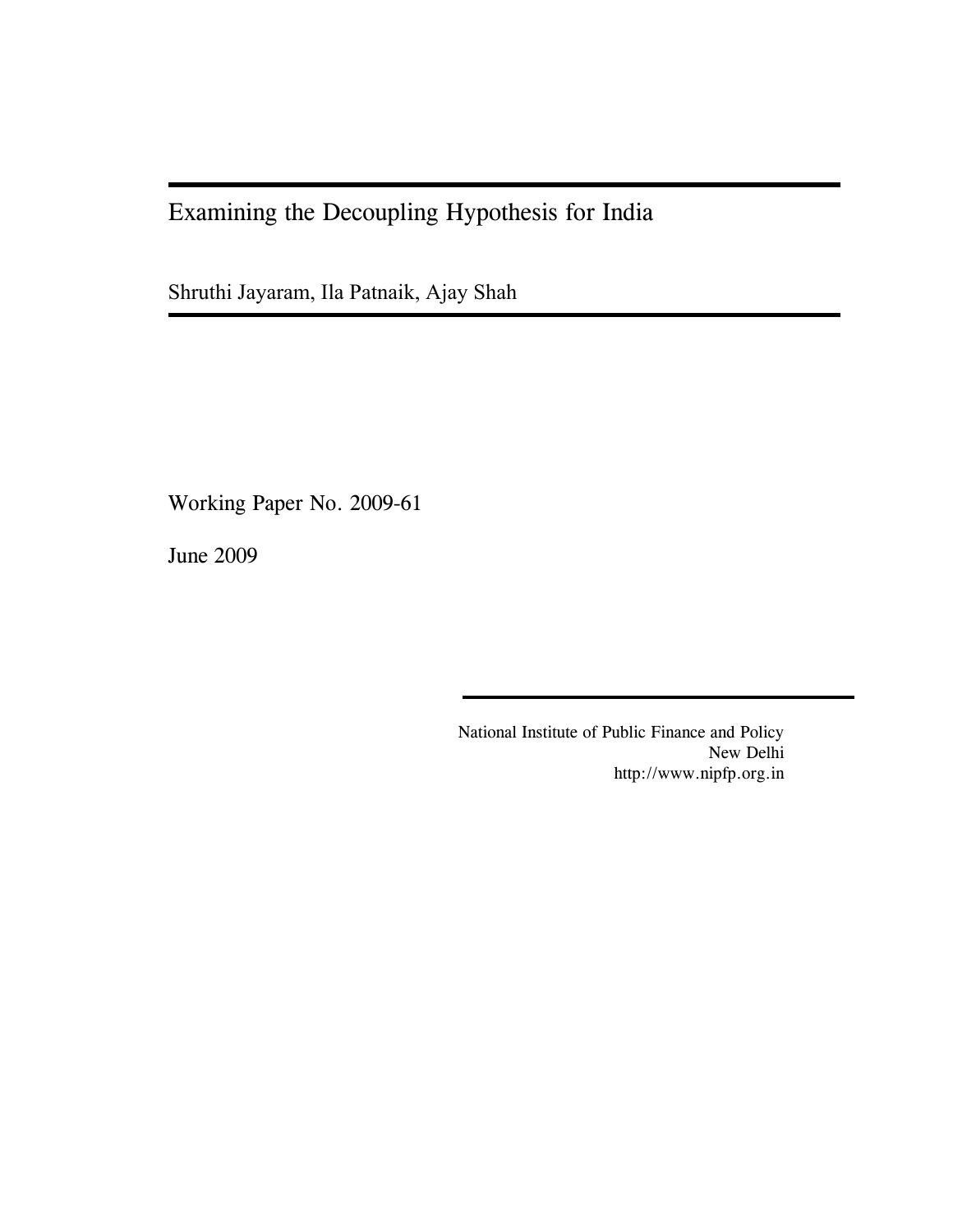# Examining the decoupling hypothesis for India

Shruthi Jayaram<sup>∗</sup> [Ila Patnaik](http://openlib.org/home/ila) [Ajay Shah](http://www.mayin.org/ajayshah)

June 19, 2009

#### Abstract

This paper examines the decoupling hypothesis for India. We analyse business cycle synchronisation between India and a set of industrial economies, particularly the United States, over the period 1992 to 2008. The evidence suggests that the Indian business cycle exhibits increasing co-movement with business cycles in industrial economies over this period. Indian business cycle synchronisation is stronger with industrial countries as a whole as opposed to the co-movement found with the US.

JEL Codes: E32, F15, F41.

Keywords: Business cycles, synchronisation, decoupling, trade, dynamic correlation.

<sup>∗</sup>This paper was written under the aegis of the SPF Financial and Monetary Policy Reform Project at the National Institute of Public Finance and Policy, New Delhi. We gratefully acknowledge help from Matthieu Stigler, Giovanni Veronese, Eric Dubois, Charles Adams, Radhika Pandey and Rudrani Bhattacharya. The paper has been implemented using open source software: R, Scilab, grocer and x12arima. All code is available on request from <shruthi@caa.columbia.edu>.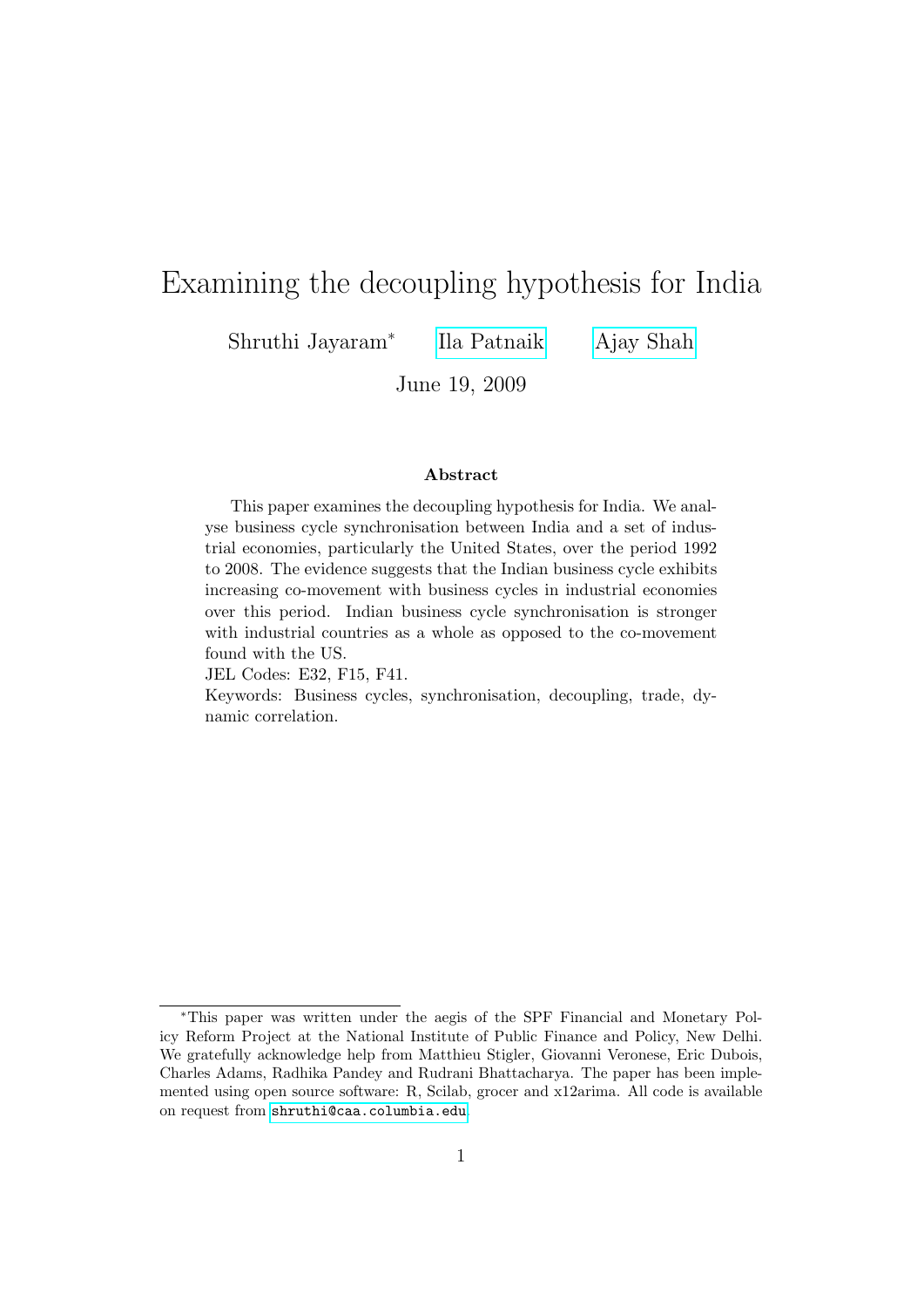## Contents

| $\mathbf{1}$   |     | Introduction                                                              | 3              |
|----------------|-----|---------------------------------------------------------------------------|----------------|
| $\overline{2}$ |     | Business cycle synchonisation                                             | $\overline{5}$ |
|                | 2.1 |                                                                           | $\overline{5}$ |
|                | 2.2 |                                                                           | 6              |
|                | 2.3 | Business cycles in India                                                  | $\overline{7}$ |
| 3              |     | The data set and definitons                                               | $\overline{7}$ |
|                | 3.1 |                                                                           | $\overline{7}$ |
|                | 3.2 |                                                                           | 8              |
| 4              |     | Exploratory analysis                                                      | 9              |
|                | 4.1 |                                                                           | 9              |
|                | 4.2 |                                                                           | 10             |
| $\bf{5}$       |     | <b>Empirical analysis</b>                                                 | 13             |
|                | 5.1 |                                                                           | 13             |
|                | 5.2 |                                                                           | 14             |
| 6              |     | Sensitivity tests                                                         | 15             |
|                | 6.1 |                                                                           | 16             |
|                | 6.2 |                                                                           | 17             |
|                | 6.3 |                                                                           | 18             |
|                | 6.4 |                                                                           | 18             |
| $\overline{7}$ |     | Conclusion                                                                | 19             |
|                |     | A Appendix                                                                | 23             |
|                | A.1 |                                                                           | 23             |
|                | A.2 | Spectral analysis $\dots \dots \dots \dots \dots \dots \dots \dots \dots$ | 24             |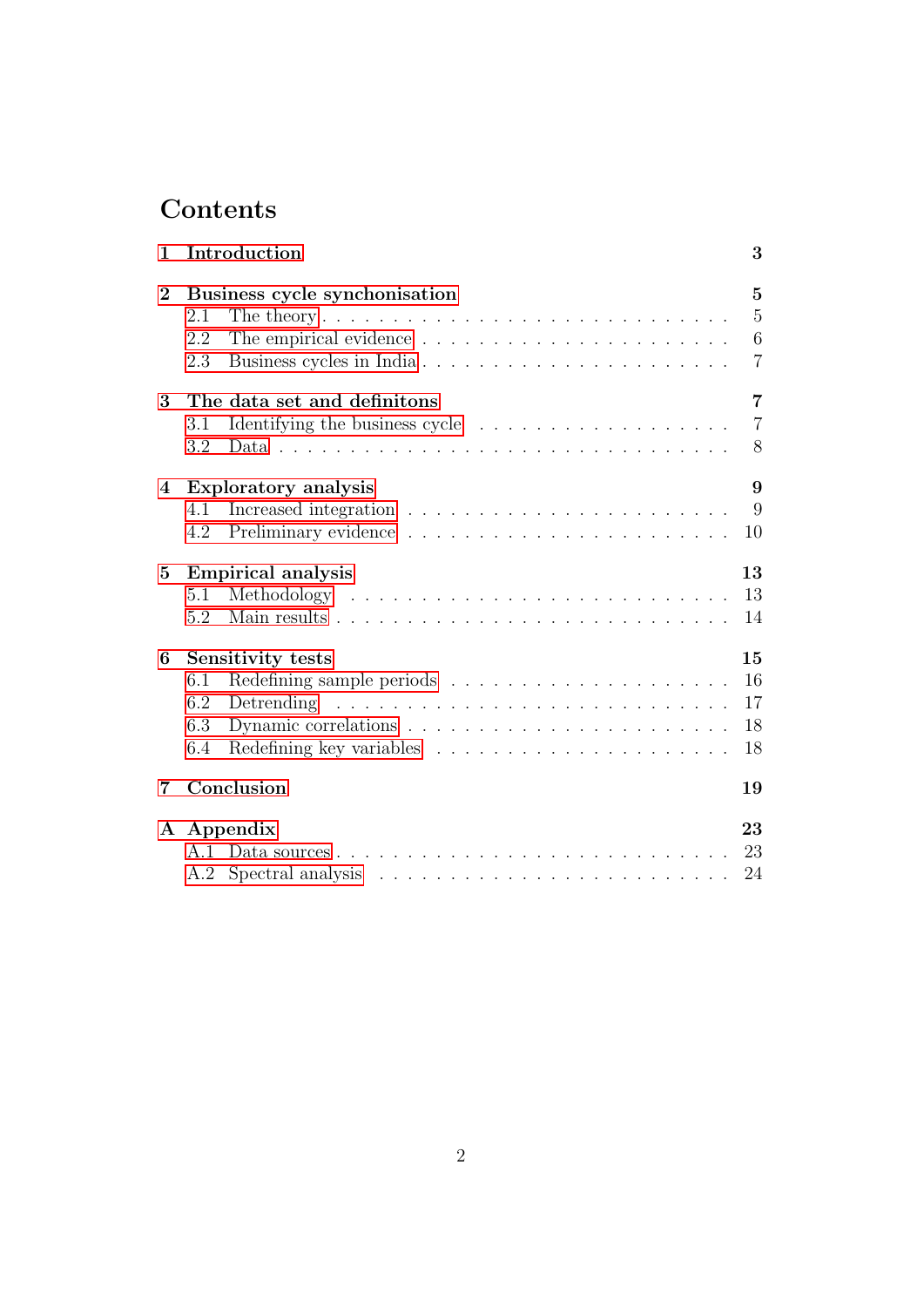### <span id="page-3-0"></span>1 Introduction

India has seen greater integration with the world economy through trade in goods and services, and through financial integration, over the past two decades. Has this integration been accompanied by business cycle synchronisation with the rest of the world? Or is India in a period of high economic growth which is decoupled from the rest of the world?

The literature on developed countries suggests that increasing trade intensity leads to business cycle synchronisation, but there is no consensus, either in the theory or in the evidence, on what might come about with developing economies. This has given rise to the debate about a possible 'decoupling' of the business cycle in emerging markets, especially in India and China, from that found in developed countries. The apparent divergence in the performance of different regions of the world economy in 2008 brought the theme of decoupling to the forefront of debates on the international economy [\[Kohn,](#page-21-0) [2008\]](#page-21-0).

The early literature, which focused on developed countries, found ample evidence that increasing trade intensity leads to increased business cycle synchronisation [\[Frankel and Rose, 1998\]](#page-20-0). More recent work on emerging markets shows mixed results, with [Agenor et al.](#page-20-1) [\[2000\]](#page-20-1) and [Calderon et al.](#page-20-2) [\[2007\]](#page-20-2) finding an increase in output correlations over time and [Fidrmuc et al.](#page-20-3) [\[2008\]](#page-20-3) finding evidence of decoupling. [Chan and Khong](#page-20-4) [\[2007\]](#page-20-4) find that Asia-Pacific economies tend to be more correlated with Japan than the US. Studies such as [Kose et al.](#page-21-1) [\[2003\]](#page-21-1) find that increased trade and financial liberalisation adds to contagion of macroeconomic and trade shocks. The findings of [Kose et al.](#page-21-2) [\[2008\]](#page-21-2) seem to suggest evidence in favour of decoupling between industrial countries and emerging economies.

Disagreements in the empirical literature arise from the differences in countries and time periods studied, alternative detrending techniques and business cycle 'identification' procedures, accounting for production asymmetries and the impact of inter-industry trade (specialisation and divergence) versus that of intra-industry trade (common shocks and convergence) on the business cycle [\[Kose and Yi, 2001,](#page-21-3) [Frankel and Rose, 1998,](#page-20-0) [Krugman,](#page-21-4) [1993\]](#page-21-4). Cycle interactions between different economies also pose challenges, with shocks precipitating and dissipating via feedback loops across various countries. Data availability, changes in the policy environment and structural breaks in trend growth are some more of the accepted difficulties of estimating business cycle synchronisation in emerging markets.

While anecdotal evidence for India suggests increased linkages with the world, the systematic evidence on this is limited. India is part of the sample of countries studied by [Agenor et al.](#page-20-1) [\[2000\]](#page-20-1) and [Fidrmuc et al.](#page-20-3) [\[2008\]](#page-20-3). The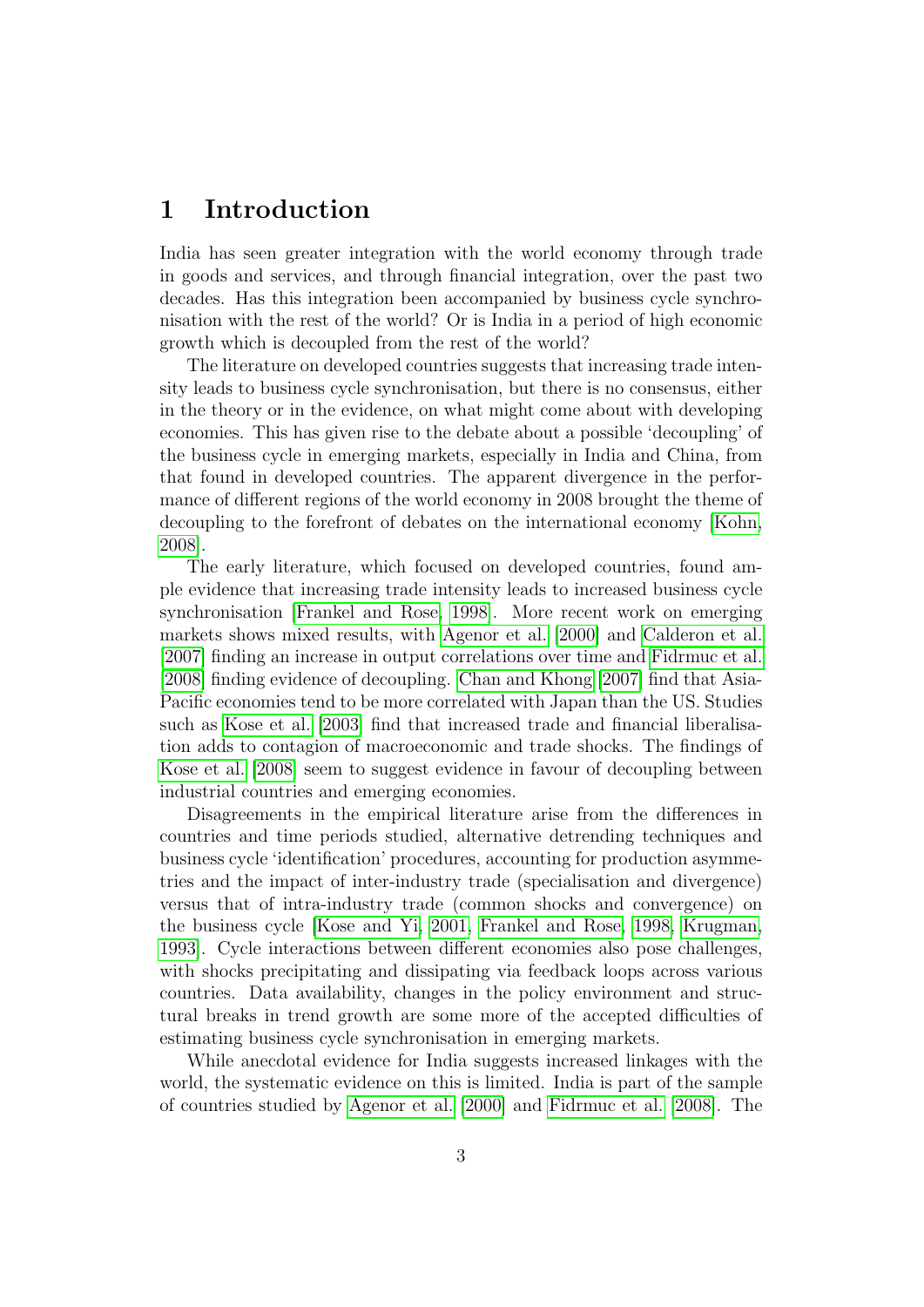latter paper examines the case of India and China and finds evidence in favour of decoupling. Similarly, [Akın and Kose](#page-20-5) [\[2008\]](#page-20-5) find that countries of the Emerging South (that includes India and China) have decoupled with industrial countries over time.

Another dimension of exploration lies in linkages with the US as opposed to other industrial countries. The US has strong trade and financial links with India.<sup>[1](#page-4-0)</sup> In addition, Indian monetary policy has often consisted of a  $de$ facto pegged exchange rate, which generates a channel for transmission of US monetary policy into the Indian economy [\[Patnaik, 2007\]](#page-21-5). Hence, it is useful to measure the extent to which the Indian business cycle is synchronised with the US, as opposed to synchronisation with a broader set of industrial countries.

In this paper, we use output and trade data on India and the rest of the world to investigate three questions:

- 1. How has the Indian business cycle behaved during world expansions and recessions?
- 2. Has there been a change in business cycle synchronisation over time between India and the rest of the world?
- 3. Does India have particularly strong linkages with the US, or is the co-movement stronger with a broad set of industrial countries?

It can be seen that these questions are only of correlation and not causation. In the context that there is no consensus in the literature on the impact of increasing trade and financial liberalisation on business cycle integration, establishing or rejecting the synchronisation hypothesis is in itself an important element in the debate. The sharp increase in economic integration between India and the rest of the world across 1992-2008 suggests that business cycle synchronisation could have changed over this period, necessitating its separate measurement.

We construct a data set consisting of measures of industrial production for India and advanced economies and a coincident indicator for the US business cycle. In addition to exploratory data analysis, we use the Harding-Pagan index of concordance to measure the extent of synchronisation.

Our results show that the Indian business cycle is linked to business cycle conditions in the US and the rest of the world with statistical and economic significance. We find that there is a significant increase in this synchronisation over the period 1992-2008. Finally, we find that the Indian business

<span id="page-4-0"></span><sup>1</sup>Exports to the US accounted for 13 percent of India's exports in 2007, and has long been India's biggest trade partner.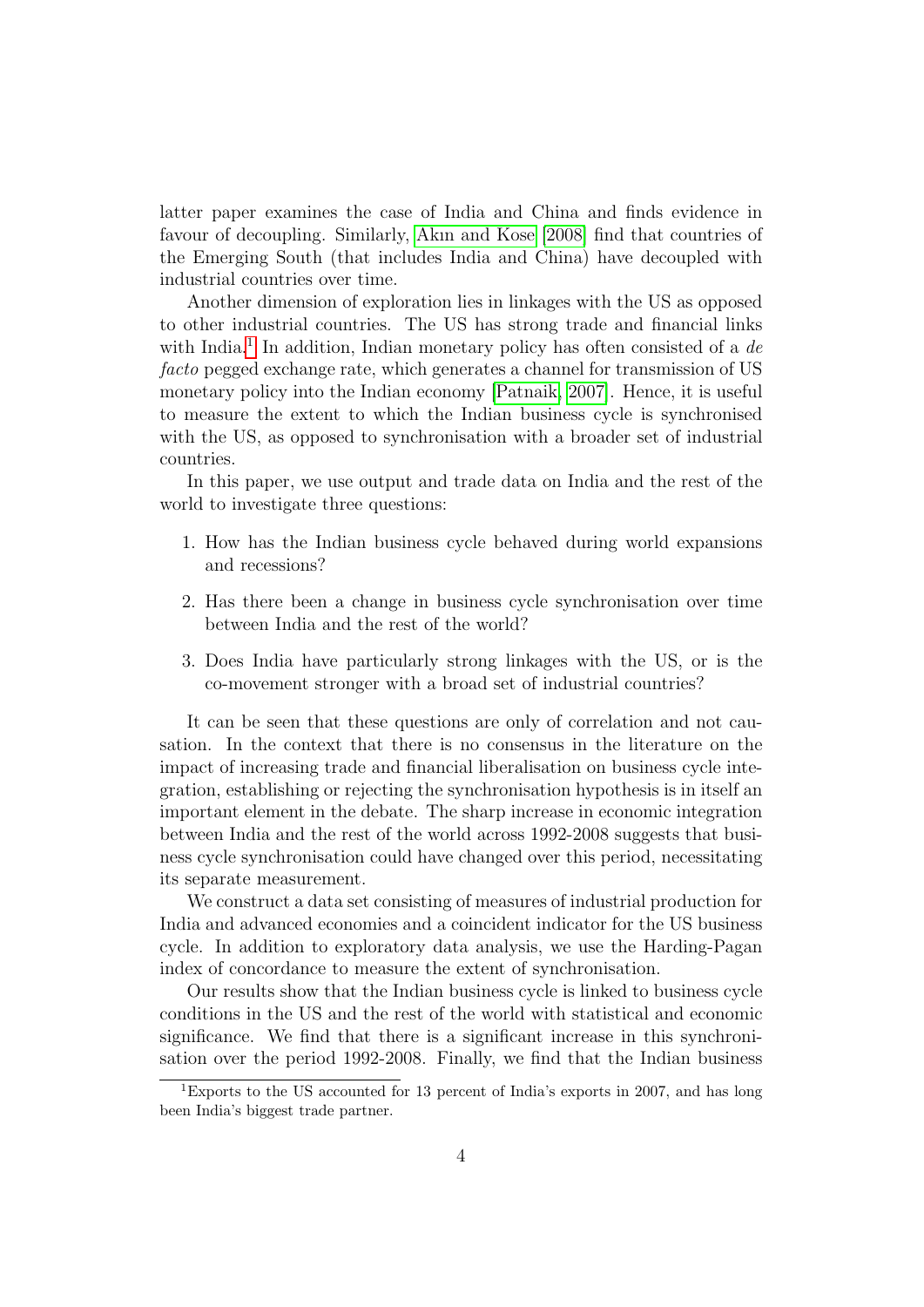cycle is more synchronised with a composite of all advanced countries, rather than just the United States.

This paper contributes to the literature on decoupling that focuses on the changes in the pattern of co-movements between industrial and developing countries. It complements the multi-country empirical research in the field by studying the case of India in detail.

The remainder of this paper is divided into the following sections. Section [2](#page-5-0) discusses what economic theory and existing evidence tells us abut business cycle synchronisation for developing countries. Section [3](#page-7-1) deals with methodological issues such as business cycle identification and detrending, and also discusses our dataset and its limitations. Section [4](#page-9-0) presents preliminary findings based on graphical analysis. Section [5](#page-13-0) describes the Harding-Pagan index of concordance and discusses our main results. Section [6](#page-15-0) presents sensitivity analyses of the results. Section [7](#page-19-0) concludes and suggests areas for further research.

### <span id="page-5-0"></span>2 Business cycle synchonisation

There is no consensus in the theoretical literature on the impact of increasing trade and financial liberalisation on business cycle integration. Some theoretical arguments predict decoupling while others predict synchronisation. An empirical literature has sprung up, aiming to resolve this debate.

### <span id="page-5-1"></span>2.1 The theory

There are many channels through which synchronisation might come about. The first is the demand channel, which emphasises that demand shocks in one economy lead to income shocks in its trading partners. Thus, as intraindustry trade grows, output correlations increase leading to business cycle convergence [\[Frankel and Rose, 1998\]](#page-20-0).

The second argument emphasises financial market linkages and 'contagion'. As financial integration increases, capital flows in different countries are synchronized through various channels of financial contagion including herd behavior and information asymmetry. Region-based investment decisions and positively correlated capital shocks also lead to synchronisation[\[Kose et al., 2003\]](#page-21-1).

The third channel through which co-movement comes about between two countries is monetary policy. Significant de facto openness on the capital account is now found in almost all large countries. Under these conditions, when a country chooses to engage in exchange rate pegging, whether de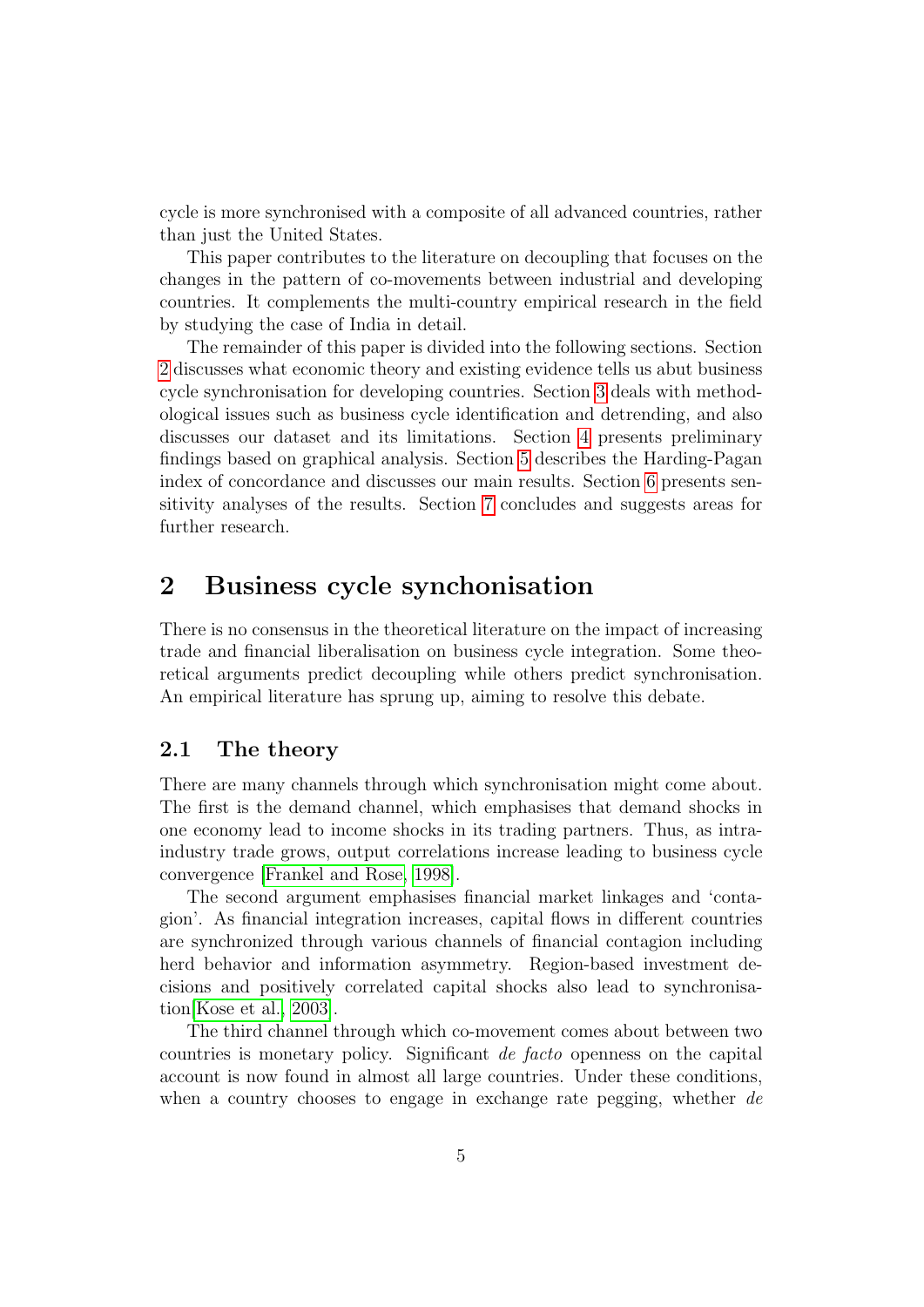facto or de jure, it loses autonomy of monetary policy. As an example, countries in the Middle East have adopted US monetary policy through the use of currency boards. This induces co-movement. In the Indian case, there is evidence of periods of de facto exchange rate pegging to the US dollar [\[Patnaik, 2007\]](#page-21-5), and of the consequent loss of monetary policy autonomy [\[Patnaik, 2005\]](#page-21-6).

Commodity price movement, such as the price of oil, and remittances from industrial countries to developing countries constitute other channels through which business cycles are transmitted.

However, [Krugman](#page-21-4) [\[1993\]](#page-21-4) argues that inter-industry international trade leads to specialisation. As specialisation increases, business cycles diverge due to sector-specific shocks. Similarly, increased financial integration also promotes product specialisation, as firms use portfolio diversification to insure against country-specific shocks. This can increase business cycle asymmetry.

#### <span id="page-6-0"></span>2.2 The empirical evidence

The early literature focusing on developed countries found significant evidence that increasing trade integration led to increased business cycle synchronisation. [Frankel and Rose](#page-20-0) [\[1998\]](#page-20-0) estimated an instrumental variable regression model to test if bilateral trade intensity explains cyclical output correlations in the industrial world. [Shin and Wang](#page-22-0) [\[2003\]](#page-22-0) test a similar model, also controlling for intra-industry trade. Both studies show that increasing trade intensity led to increased business cycle synchronisation.

The literature on emerging markets has mixed results. [Agenor et al.](#page-20-1) [\[2000\]](#page-20-1) and [\[Rana, 2008\]](#page-22-1) present stylised facts to show that output correlations with developed countries have increased over time. [Calderon et al.](#page-20-2) [\[2007\]](#page-20-2) present similar results, but find that controlling for production structure asymmetries between countries yields lower output correlations. [Chan and Khong](#page-20-4) [\[2007\]](#page-20-4) find that Asia-Pacific economies tend to be more correlated with Japan than the US, and this synchronisation between Asia-Pacific economies is also confirmed by [Kumakura](#page-21-7) [\[2006\]](#page-21-7) and [Moneta and Ruffer](#page-21-8) [\[2009\]](#page-21-8).

Some studies find evidence of decoupling. [Kose et al.](#page-21-1) [\[2003\]](#page-21-1) find that increased trade and financial liberalisation adds to contagion of macroeconomic and trade shocks but the effect for developing countries is weak. [Fidrmuc](#page-20-3) [et al.](#page-20-3) [\[2008\]](#page-20-3) conduct cross-spectral analysis between quarterly GDP of the OECD countries and emerging markets such as India and China. They estimate dynamic correlations, and find that over the sample period 1996-2006 there is little coherence, in business cycle frequencies, of India and China with OECD. [Kose et al.](#page-21-2) [\[2008\]](#page-21-2) find that while there is no strong evidence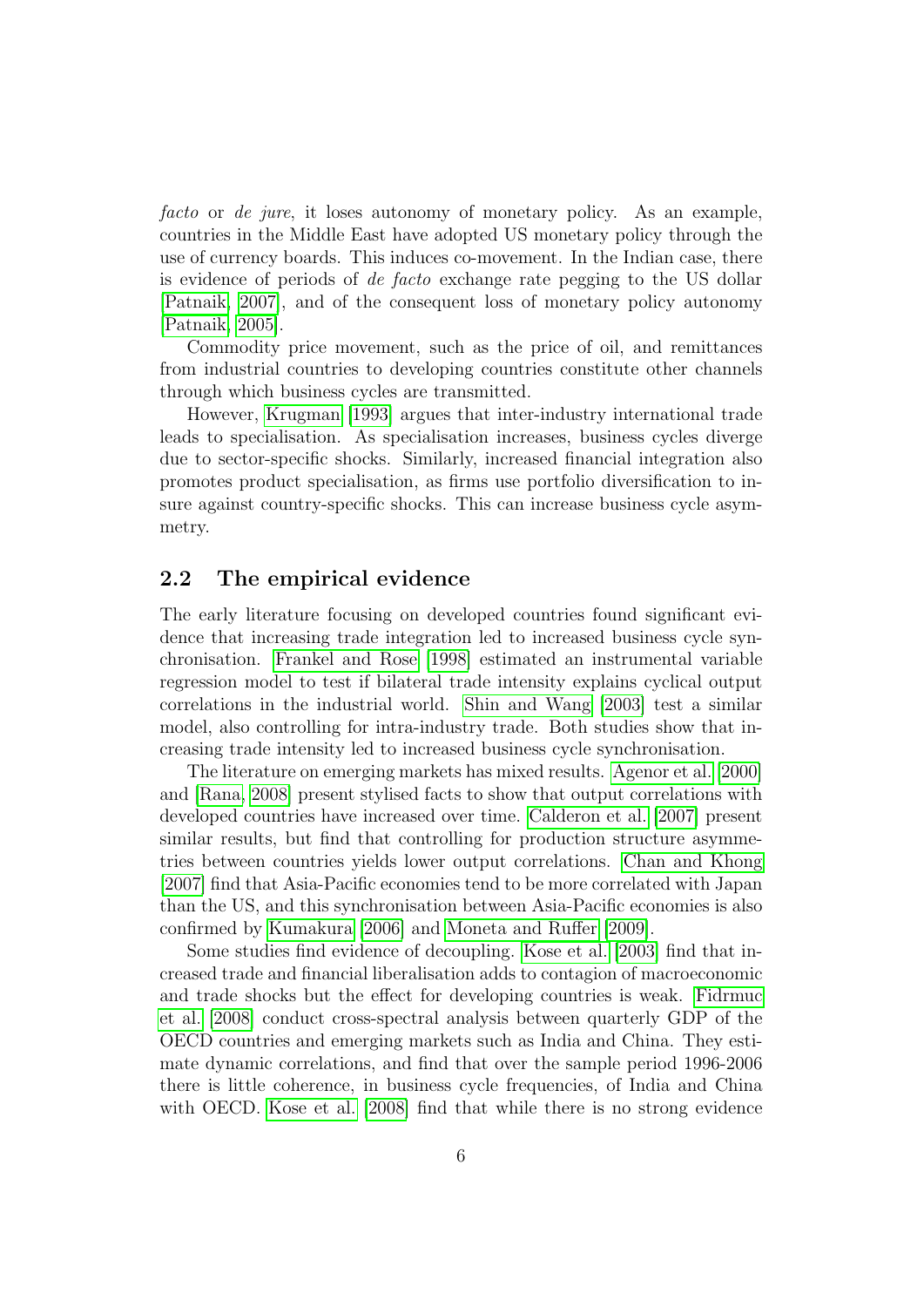in support of worldwide convergence of business cycles, there is evidence of inter-group convergence within industrial countries and within emerging economies. This seems to suggest decoupling between industrial countries and emerging economies.

#### <span id="page-7-0"></span>2.3 Business cycles in India

The existing empirical literature in India in the field of business cycle analysis deals with the problems of dating the cycle, and examining leading, coincident and lagging indicators [\[RBI, 2006,](#page-22-2) [Patnaik and Sharma, 2002,](#page-22-3) [Dua and](#page-20-6) [Banerji, 2006,](#page-20-6) [Chitre, 2001\]](#page-20-7). These studies find evidence of market-oriented cycles post-1991 and also that some indicators of world output are relevant as leading indicators of Indian cycles [\[RBI, 2006,](#page-22-2) [Mall, 1999\]](#page-21-9).[2](#page-7-3) Some of the studies on international business cycle synchronisation include India as one of many countries in a multi-country dataset [\[Kose and Yi, 2001,](#page-21-3) [Agenor et al.,](#page-20-1) [2000,](#page-20-1) [Calderon et al., 2007\]](#page-20-2). This limits their ability to obtain greater detail on India. However, studies like [Fidrmuc et al.](#page-20-3) [\[2008\]](#page-20-3) and [Akın and Kose](#page-20-5) [\[2008\]](#page-20-5) which are closer to studying business cycle synchronisation of India and China as a group, or as part of the smaller group, with the industrial world find some evidence in favour of decoupling.

### <span id="page-7-1"></span>3 The data set and definitons

### <span id="page-7-2"></span>3.1 Identifying the business cycle

We follow the NBER approach and study the trend-cyclical component of seasonally adjusted data. However, in order to address the "classical expansion" faced by emerging markets where all measures of output have been on a steady increase over the past decade or so, we modify this approach to study cyclical fluctuations in annualised point-on-point growth rates of output. Effectively, we are studying growth rate cycles.

This approach is based on the premise that shocks to both the trend component and the cyclical component of output are relevant to business cycle analysis. It has the advantages of not modifying data properties via detrending, and lowering the impact of possible structural breaks on the results. This is especially relevant to emerging economies, where recent work on trend-cycle integration in developing countries suggest a stochastic data

<span id="page-7-3"></span><sup>2</sup>Most of these studies look at growth cycles, i.e. deviations of output from a designated "trend growth".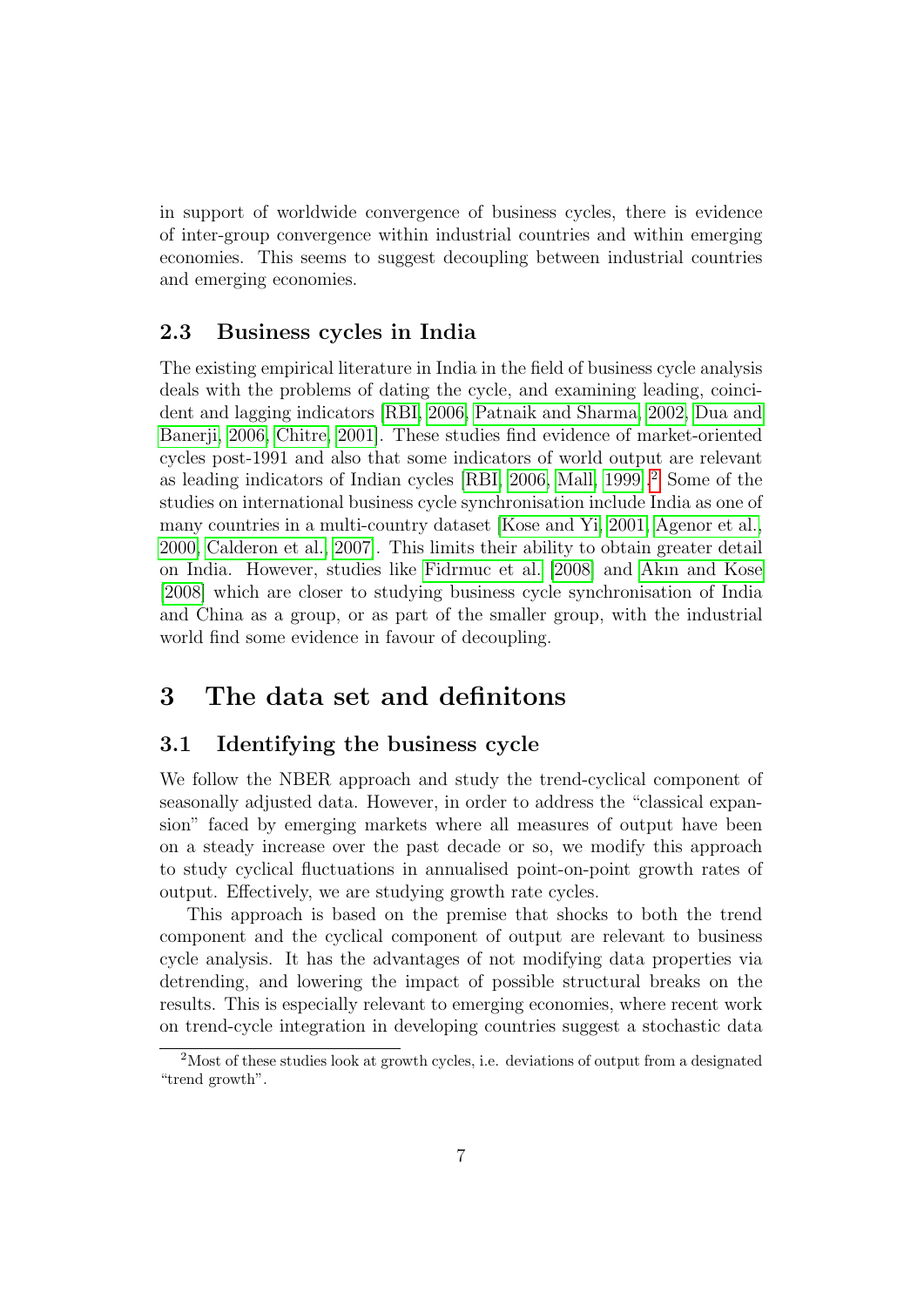generating process for the trend component of output [\[Aguiar and Gopinath,](#page-20-8) [2007\]](#page-20-8).

An alternative method to identify the business cycle component of an output series is to detrend it using a time or frequency domain filter.[3](#page-8-1) However, detrending can induce spurious cycles and is vulnerable to filter-sensitivity [\[Canova, 1998,](#page-20-9) [Harvey and Jaeger, 1993\]](#page-21-10). Over the past two decades, India has seen several economic and institutional changes, including in its exchange rate regime, monetary policy framework, financial regulatory framework and trade policy structure. India has globalised rapidly and witnessed rapid economic growth. Given this institutional environment, the case for trend-cycle interaction is strengthened.

### <span id="page-8-0"></span>3.2 Data

The literature on business cycles in India uses monthly data for industrial production as a proxy for output, for two reasons. First, structural changes in the Indian economy over the last two decades have caused monsoon-related cycles in the period 1950-1991 to morph into growth/growth rate cycles in the 1990's [\[Patnaik and Sharma, 2002\]](#page-22-3). This makes studying investmentinventory cycles relevant only after 1991. Second, any meaningful analysis of cyclical fluctuations require data of quarterly or monthly frequency. This is not easily available in India. Since quarterly GDP data is available only from 1996, the use of either annual or quarterly GDP data is inadequate. Data for employment, retail sales and income are not available on a monthly or even quarterly basis.

The dataset that we create runs from August 1992 till December 2008. Monthly data for the Indian Index of Industrial Production (IIP) is obtained from the Business Beacon database published by the Centre for Monitoring Indian Economy [\(CMIE\)](http://www.cmie.com). We source data on merchandise exports, GDP, gross flows on the current and capital account, corporate profits after tax, and corporate revenue growth from the same database.

We use the Conference Board coincident indicator for the United States. It is a composite of the Index of Industrial Production, non-farm payroll employment, personal disposable income excluding transfers and retail manufacturing and sales.[4](#page-8-2) We source the US Index of Industrial Production from the website of the Federal Reserve Bank.

<span id="page-8-1"></span><sup>3</sup>Commonly used filters include the Hodrick-Prescott filter, the Baxter-King filter and the Christiano-Fitzgerald filter.

<span id="page-8-2"></span><sup>4</sup>This indicator is available from The Conference Board's website at [http://www.](http://www.conference-board.org/economics/bci/) [conference-board.org/economics/bci/](http://www.conference-board.org/economics/bci/).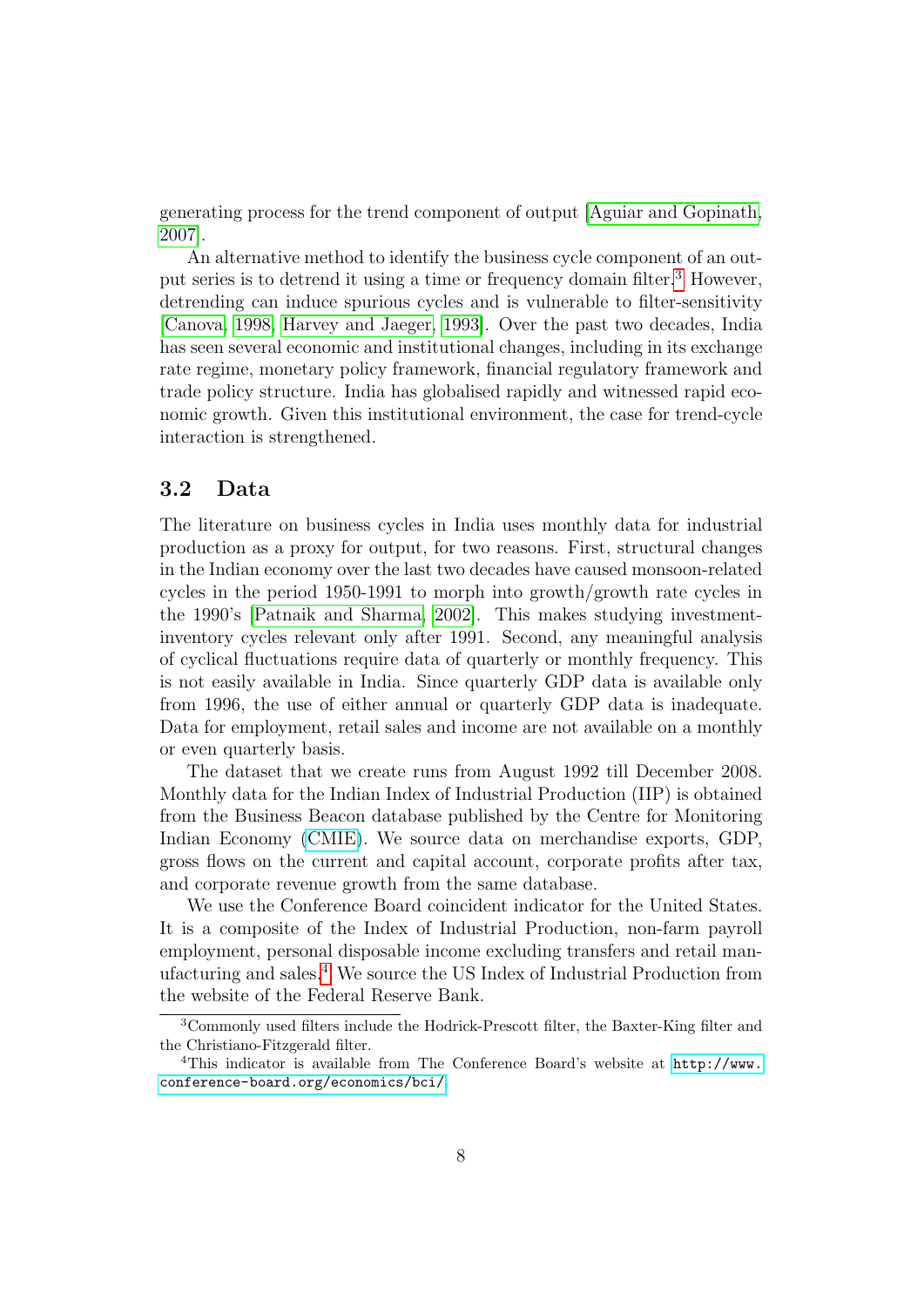<span id="page-9-4"></span>

The Advanced Economies Index of Industrial Production (AEIIP) is a weighted index of non-seasonally adjusted industrial production for 22 countries classified as "industrial" by the International Monetary Fund. The value added in industry in the year 2000 (expressed in US dollars) is used as a weighting factor for each country.[5](#page-9-2) This data is sourced from the IMF-IFS. Similary, the data for world trade used in the sensitivity analysis is obtained from the IMF-IFS.

### <span id="page-9-0"></span>4 Exploratory analysis

In this section, we present graphical evidence of India's trade and financial integration with the world economy and examine how Indian macroeconomic variables behaved during world expansions and recessions. We examine evidence of change in business cycle synchronisation across the period 1992-2008.

Industrial production indices are measures of quantity and thus represent real variables. We seasonally adjust the data using X-12 ARIMA.<sup>[6](#page-9-3)</sup> Following [Frankel and Rose](#page-20-0) [\[1998\]](#page-20-0), who break their sample into four equal parts to examine the increase in integration, the sample period is cut across into three roughly equal sub-samples. The break-points chosen are August 1997 and August 2003.

### <span id="page-9-1"></span>4.1 Increased integration

There has been a sharp increase in India's integration with the world economy on both trade and financial flows, as shown in Figure [1,](#page-9-4) which shows graphs

<span id="page-9-3"></span><span id="page-9-2"></span> ${}^{5}$ Bases are harmonised to 2000=100 using chain-linking via ratio-splicing.

<sup>&</sup>lt;sup>6</sup>Model specifications were verified using the HEGY seasonal unit root tests and residual diagnostics.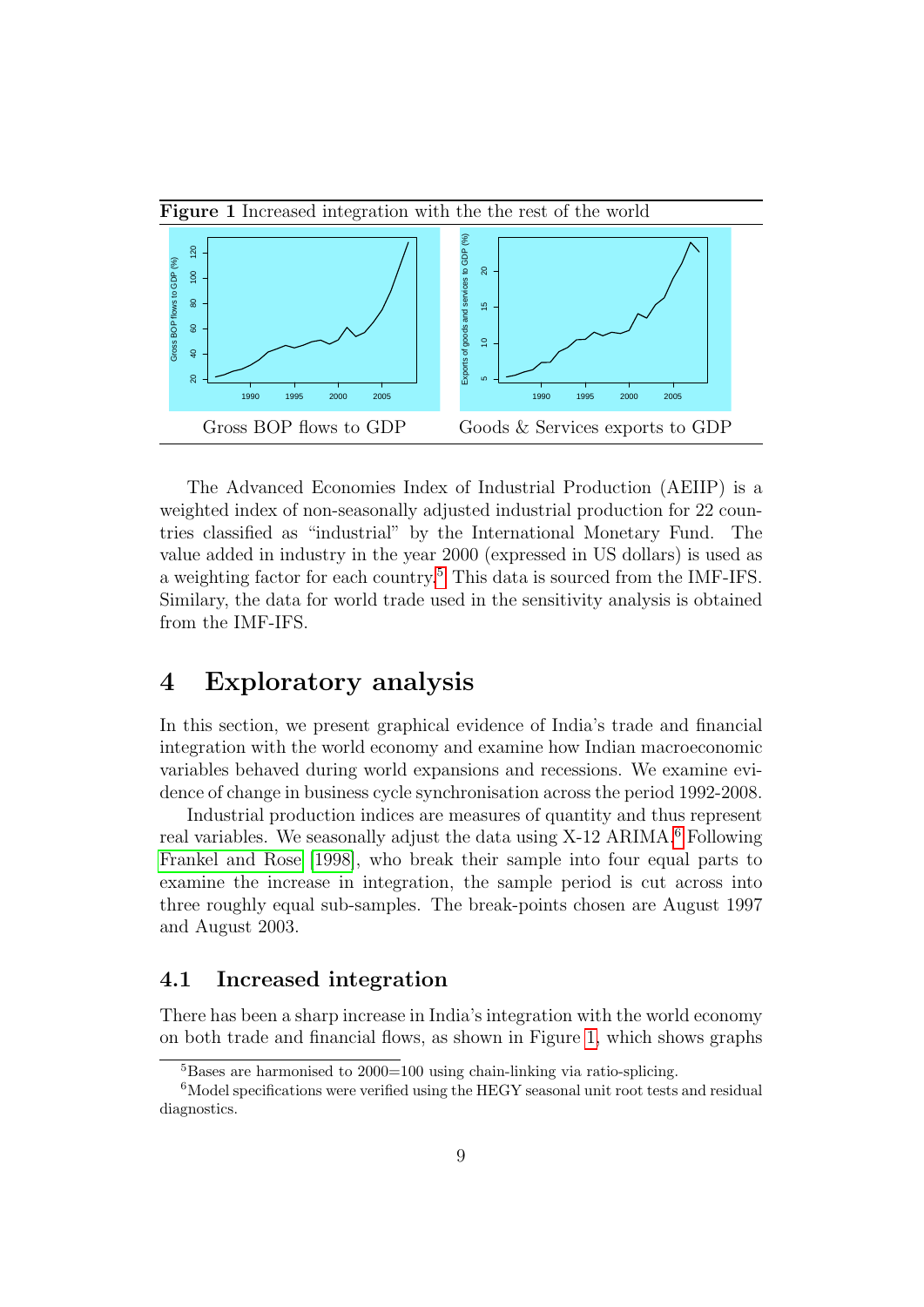<span id="page-10-1"></span>Table 1 Ratios of trade and gross BOP flows to GDP in India Sub-Sample Trade to GDP (%) Gross BOP Flows to GDP (%) 1992-1997 20.44 45.83 1997-2003 23.28 53.77 2003-2008 34.26 93.94

for the growth of gross flows on the BOP to GDP, and the exports of goods and services to GDP. Table [1](#page-10-1) shows averages of these values for three periods of interest.

In the context that there is no consensus in the literature on the impact of increasing trade and financial liberalisation on business cycle integration, establishing or rejecting the synchronisation hypothesis is an important element in the debate. The sharp increase in economic integration suggests that business cycle synchronisation could have changed over these periods, thus necessitating separate measurement of business cycle synchronisation.

<span id="page-10-2"></span>Table 2 Correlations of weekly returns on the CMIE Cospi stock market index against global stock market indexes

|             | UK FTSE-100 | Japan Nikkei-225 | US S&P 500 |
|-------------|-------------|------------------|------------|
| 1992-1997   | $-0.008$    | $-0.038$         | $-0.023$   |
| 1997-2003   | 0.184       | 0.168            | 0.167      |
| 2003-2008   | 0.463       | 0.390            | 0.339      |
| Full period | 0.192       | 0.149            | 0.150      |
|             |             |                  |            |

Table [2](#page-10-2) shows correlations of the CMIE Cospi stock market index, which depicts the total returns on the broad market in India, against three major international indexes: the US S&P 500 index, the Japanese Nikkei 225 index and the UK FTSE-100 index. With all these three indexes, across the three sub-periods, correlations have gone up. This suggests increasing synchronisation with the world economy. In the latest period, the correlation against the UK FTSE-100 (0.463) and the Japanese Nikkei 225 (0.39) exceeds the correlation with the US S&P 500 index.

#### <span id="page-10-0"></span>4.2 Preliminary evidence

To look at some preliminary evidence about whether business cycles in India have been "coupled" or "decoupled" with those in industrial countries, we look back towards the last US business cycle as defined by the NBER (starting in March 2001 and ending in November 2001). Figure [2](#page-11-0) shows data for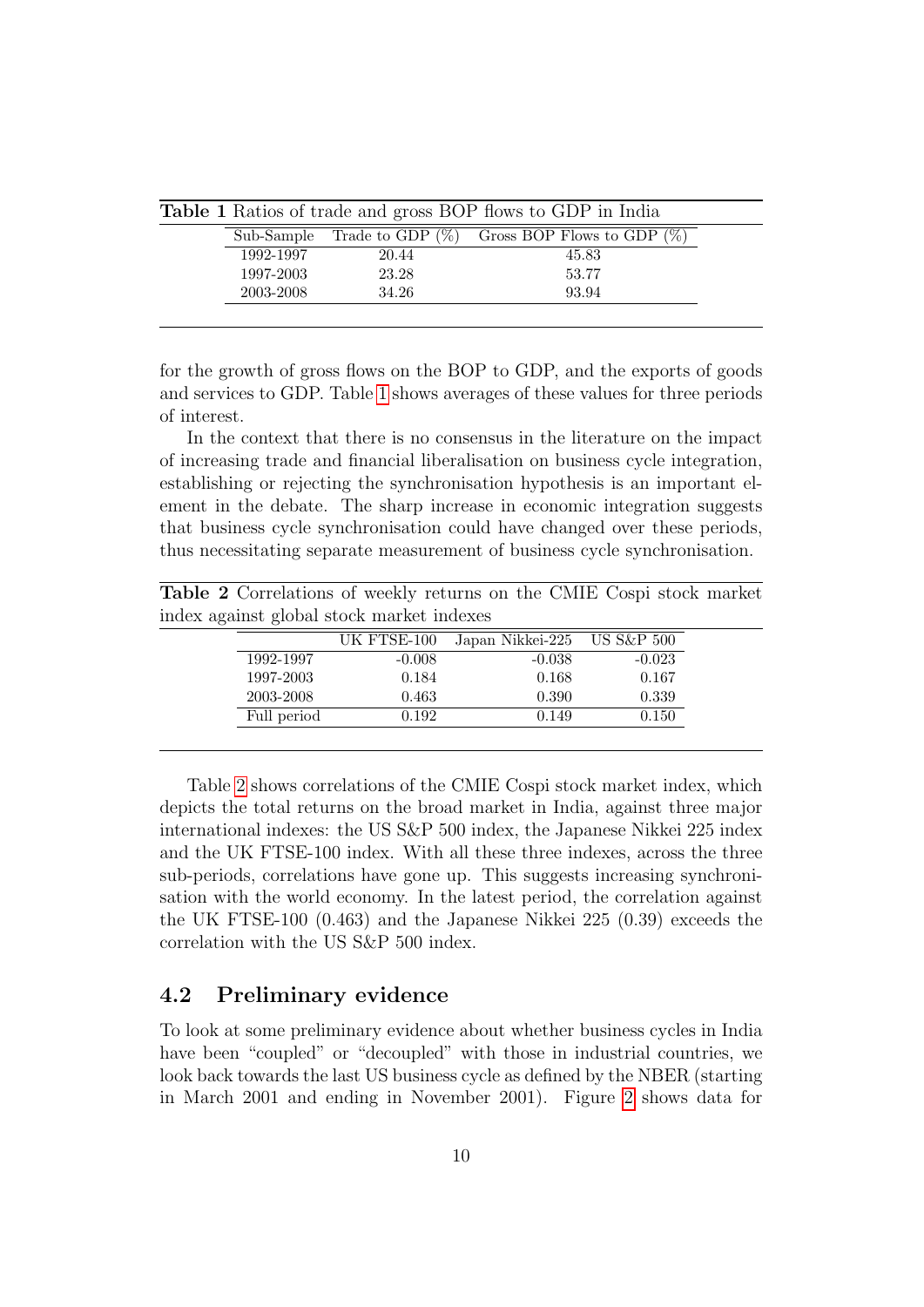

<span id="page-11-0"></span>Figure 2 Increased integration with the the rest of the world

India during that period. This shows that the growth of exports, industrial production, corporate revenues and corporate profits all fell to very low levels.

Since the above analysis is limited to one business cycle downturn in the US, it only presents anecdotal evidence of greater synchronisation. However, graphs for a longer sample period (See Figure [3\)](#page-12-0) also suggest similar behaviour. Industrial production in India across business cycle peaks and troughs over the period 1995-2008 show increased integration. Point-onpoint growth rates between the US coincident indicator and Indian IIP, as well as those between industrial production in advanced economies and in India suggest the same, especially in the sample period 2003-2008.

Finally, we present two sets of correlations between Indian IIP and the two variables representing world output. The first is cross-correlations, which are the simplest and most commonly used method to analyse co-movements between series. The second is rolling correlations across an eight year window (See Figure [4\(b\)\)](#page-12-1) with Indian IIP and the US coincident indicator and Adv. Ec. IIP.

Despite their static nature, cross-correlations provide two sources of in-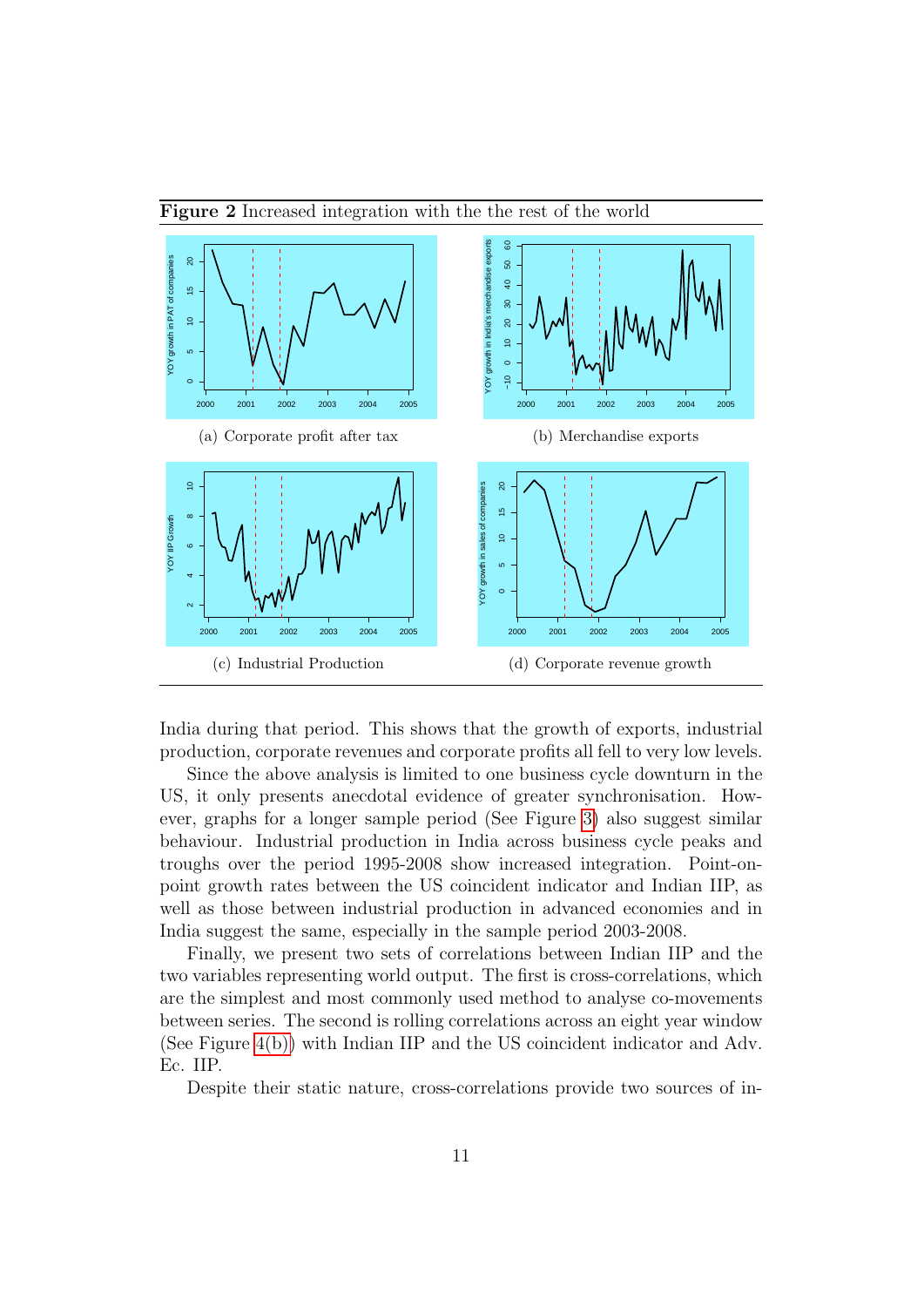<span id="page-12-1"></span>

<span id="page-12-0"></span>Figure 3 Increased integration with the the rest of the world: Further evidence

sight into co-movements. The level of the correlation indicated the strength of co-movements. The nature of pro/counter cyclicality of the variable is indicated by the sign - a positive sign indicates pro-cyclicality while a negative sign indicates counter-cyclicality. A value of zero indicates that the variable is acyclical. It can be seen that as we move across samples, the correlations switch signs from negative to positive. They also increase considerably in magnitude and statistical significance, with all correlations in Sample 3 (2003-2008) being significant at 1%. Confidence intervals at 95% are calculated using sample covariances.

Similarly, the rolling correlations can also be seen to be increasing with time, starting from a negative value in the mid 1990's to above 0.5 post-2005. This is the case for both the US coincident indicator and the Adv. Ec. IIP.

Overall, the preliminary analysis suggests that business cycles in the rest of the world show co-movement and that the correlation between growth rates of IIP in India and the industrial economies (particularly the US) has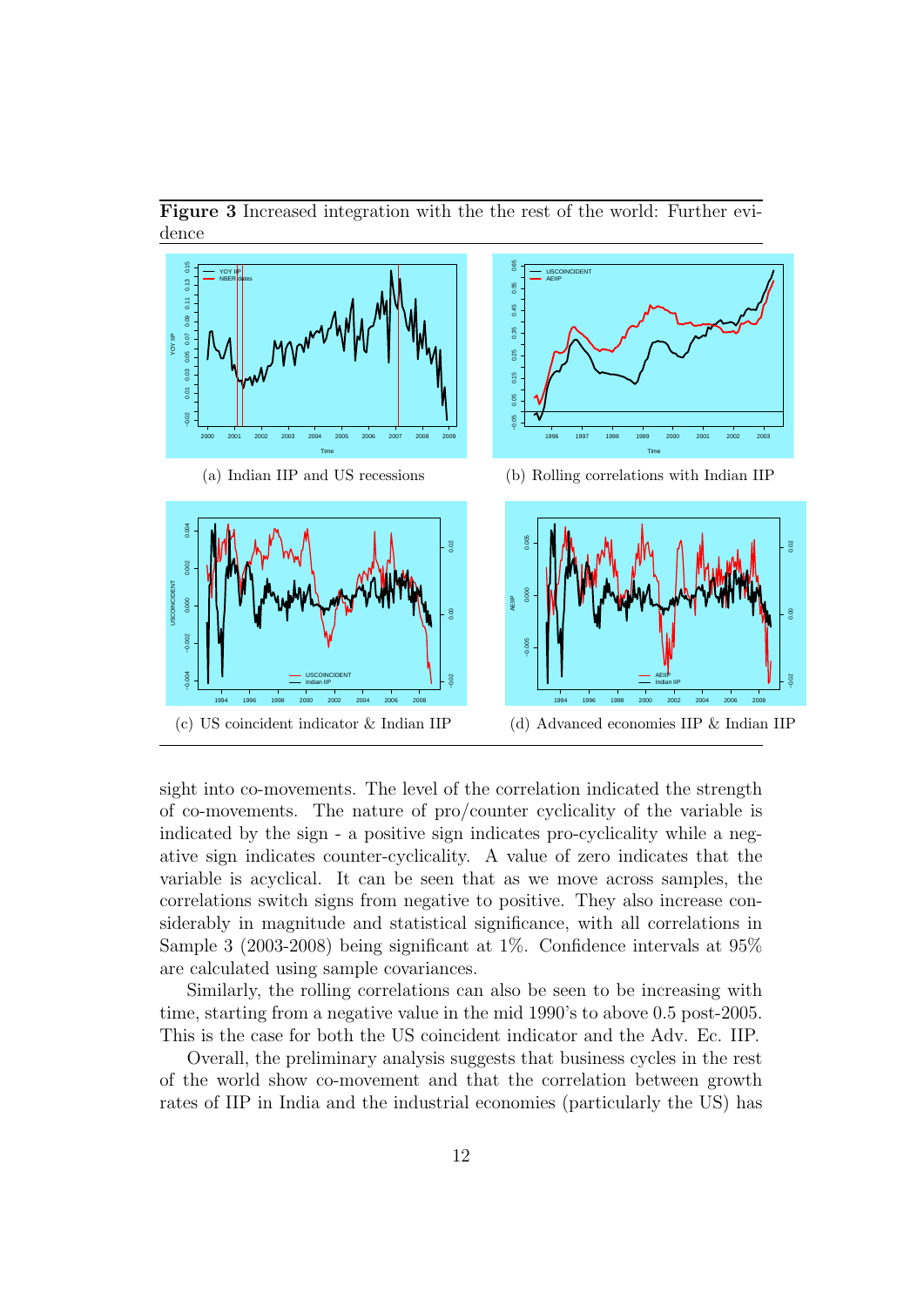| <b>Table 3</b> Cross-correlations with Indian IIP |           |           |           |           |           |           |           |           |           |
|---------------------------------------------------|-----------|-----------|-----------|-----------|-----------|-----------|-----------|-----------|-----------|
| Variables                                         | $t-4$     | $t-3$     | $t-2$     | $t-1$     | t.        | $t+1$     | $t+2$     | $t+3$     | $t+4$     |
| Period 1: 1992-1997                               |           |           |           |           |           |           |           |           |           |
| US Coincident Ind.                                | $-0.02$   | $-0.15$   | $-0.08$   | $-0.07$   | $-0.04$   | 0.02      | 0.00      | 0.09      | $-0.07$   |
| Adv. Ec. IIP                                      | 0.15      | 0.13      | $-0.01$   | $-0.01$   | 0.01      | $-0.06$   | $-0.13$   | $-0.30*$  | $-0.26$   |
| Period 2: 1997-2003                               |           |           |           |           |           |           |           |           |           |
| US Coincident Ind.                                | 0.07      | 0.14      | 0.20      | $0.25*$   | $0.26*$   | $0.30**$  | $0.29**$  | $0.29**$  | $0.30**$  |
| Adv. Ec. IIP                                      | 0.16      | $0.27*$   | $0.35***$ | $0.46***$ | $0.48***$ | $0.46***$ | $0.52***$ | $0.49***$ | $0.47***$ |
| Period 3: 2003-2008                               |           |           |           |           |           |           |           |           |           |
| US Coincident Ind.                                | $0.37***$ | $0.47***$ | $0.44***$ | $0.54***$ | $0.56***$ | $0.56***$ | $0.44***$ | $0.38***$ | $0.35***$ |
| Adv. Ec. IIP                                      | $0.36***$ | $0.31**$  | $0.50***$ | $0.45***$ | $0.55***$ | $0.41***$ | $0.45***$ | $0.36***$ | $0.33***$ |
| Full Period: 1992-2008                            |           |           |           |           |           |           |           |           |           |
| US Coincident Ind.                                | 0.14      | $0.15*$   | $0.17*$   | $0.19**$  | $0.20**$  | $0.22**$  | $0.18**$  | $0.19**$  | $0.15*$   |
| Adv. Ec. IIP                                      | $0.20**$  | $0.20**$  | $0.21**$  | $0.21**$  | $0.24***$ | $0.19**$  | $0.18**$  | 0.10      | 0.10      |

been increasing over time. Section [5](#page-13-0) now turns to a more formal analysis of this preliminary finding.

### <span id="page-13-0"></span>5 Empirical analysis

### <span id="page-13-1"></span>5.1 Methodology

There are a variety of formal methods in the literature to study business cycle synchronisation, the most popular being dynamic correlations, spectral analysis and Harding-Pagan's index of concordance [\[Simone, 2003,](#page-22-4) [Fidrmuc](#page-20-3) [et al., 2008,](#page-20-3) [Chan and Khong, 2007\]](#page-20-4).

We use the index of concordance as developed by [\[Harding and Pagan,](#page-21-11) [2006\]](#page-21-11) as a means to test increasing business cycle synchronisation across our three sample periods. The Harding-Pagan index of concordance measures the proportion of the time that two variables are in the same state. Assuming two variables x and y over  $N$  time periods, the index of concordance between them would be:

$$
\hat{I_{xy}} = \frac{\#[S_{xt} = 1, S_{yt} = 1] + \#[S_{xt} = 0, S_{yt} = 0]}{N}
$$
\n(1)

The value of the HP index ranges between 0-1. An index value of close to 1 would indicate perfect procyclicality while an index value of 0 would indicate perfect counter-cyclicality. However, given the markov-transition probability structure of recessions  $(Pr(S_{t+1} = 0, S_t = 0) \gg Pr(S_{t+1} = 0, S_t = 1))$ , there is extensive serial correlation in the  $S_t$  series [\[Harding and Pagan, 2006\]](#page-21-11). Also, since the data duration is very short, the chances of a prolonged expansion or recession in one of the series skewing the value of the index are non-zero.

To correct for these flaws, [\[Harding and Pagan, 2006\]](#page-21-11) demonstrate that the following relationship holds between the correlation coefficient  $\rho_{xy}$  be-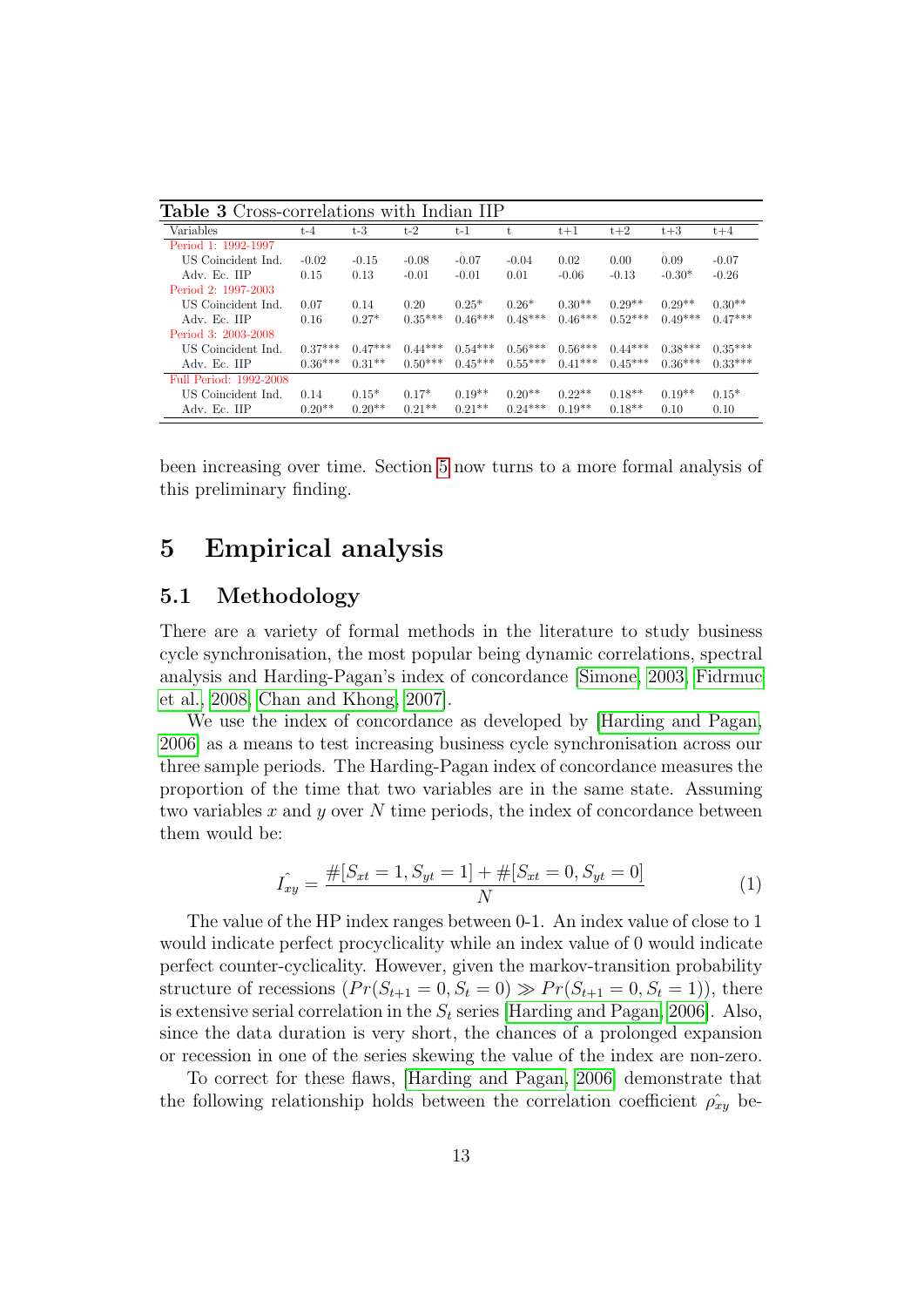<span id="page-14-2"></span>Table 4 Harding-Pagan Index of concordance with Indian IIP

| Variable               | $\hat{I_{xy}}$ | $\rho_{S_xS_y}$ | t statistic | p value    |
|------------------------|----------------|-----------------|-------------|------------|
| Period 1: 1992-1997    |                |                 |             |            |
| US Coincident Ind.     | 0.536          | $-0.136$        | $-0.800$    | 0.427      |
| Adv. Ec. IIP           | 0.500          | $-0.333$        | $-2.629$    | $0.011**$  |
| Period 2: 1997-2003    |                |                 |             |            |
| US Coincident Ind.     | 0.767          | 0.356           | 1.544       | 0.127      |
| Adv. Ec. IIP           | 0.781          | 0.526           | 2.720       | $0.008**$  |
| Period 3: 2003-2008    |                |                 |             |            |
| US Coincident Ind.     | 0.781          | 0.501           | 6.438       | $0.000***$ |
| Adv. Ec. IIP           | 0.984          | 0.965           | 43.497      | $0.000***$ |
| Full period: 1992-2008 |                |                 |             |            |
| US Coincident Ind.     | 0.639          | 0.254           | 2.178       | $0.031**$  |
| Adv. Ec. IIP           | 0.743          | 0.476           | 3.569       | $0.000***$ |

tween  $S_x$  and  $S_y$  and  $\hat{I_{xy}}$ , which implies that the properties of  $\rho_{xy}$  are symmetric to that of  $I_{xy}$ 

$$
\hat{I_{xy}} = 1 + 2\hat{\rho_{xy}}\hat{\sigma_{S_x}}\hat{\sigma_{S_y}} + 2\hat{\mu_{S_x}}\hat{\mu_{S_y}} - \hat{\mu_{S_x}} - \hat{\mu_{S_y}}
$$
(2)

To estimate the correlation coefficient  $\rho_{xy}$ , we use the following OLS estimation:

$$
\frac{S_{yt}}{\sigma \hat{S}_{x_t} \sigma \hat{S}_{y_t}} = A + \rho_{xy} \frac{S_{xt}}{\sigma \hat{S}_{x_t} \sigma \hat{S}_{y_t}} + \epsilon_t
$$
\n(3)

where  $\sigma_{S_{y_t}}^{\gamma}$  denotes the sample standard deviation of  $S_{y_t}$ . Given that  $\epsilon_t$  inherits the serial correlation in  $S_t$ , we report p-values for the Heteroskedasticity-Autocorrelation (HAC) corrected t-statistics for  $\rho_{xy}^{\hat{}}$ .

### <span id="page-14-0"></span>5.2 Main results

The results of the Harding-Pagan analysis on the data and three sub-samples are reported in Table [4.](#page-14-2) We report the index of concordance and the crosscorrelations of the state variables as two measures of concordance. Newey West HAC t-statistics and p-values reported are for the estimated correlation coefficient, but can be extrapolated to the index of concordance [\[Harding and](#page-21-11) [Pagan, 2006\]](#page-21-11). The results support the early exploratory analysis: there is business cycle synchronisation between India and the rest of the world, and that synchronisation has increased over time.

<span id="page-14-1"></span><sup>7</sup>We use the Harding-Pagan turning points algorithm as implemented in the software GROCER [\[Dubois and Michaux, 2008\]](#page-20-10).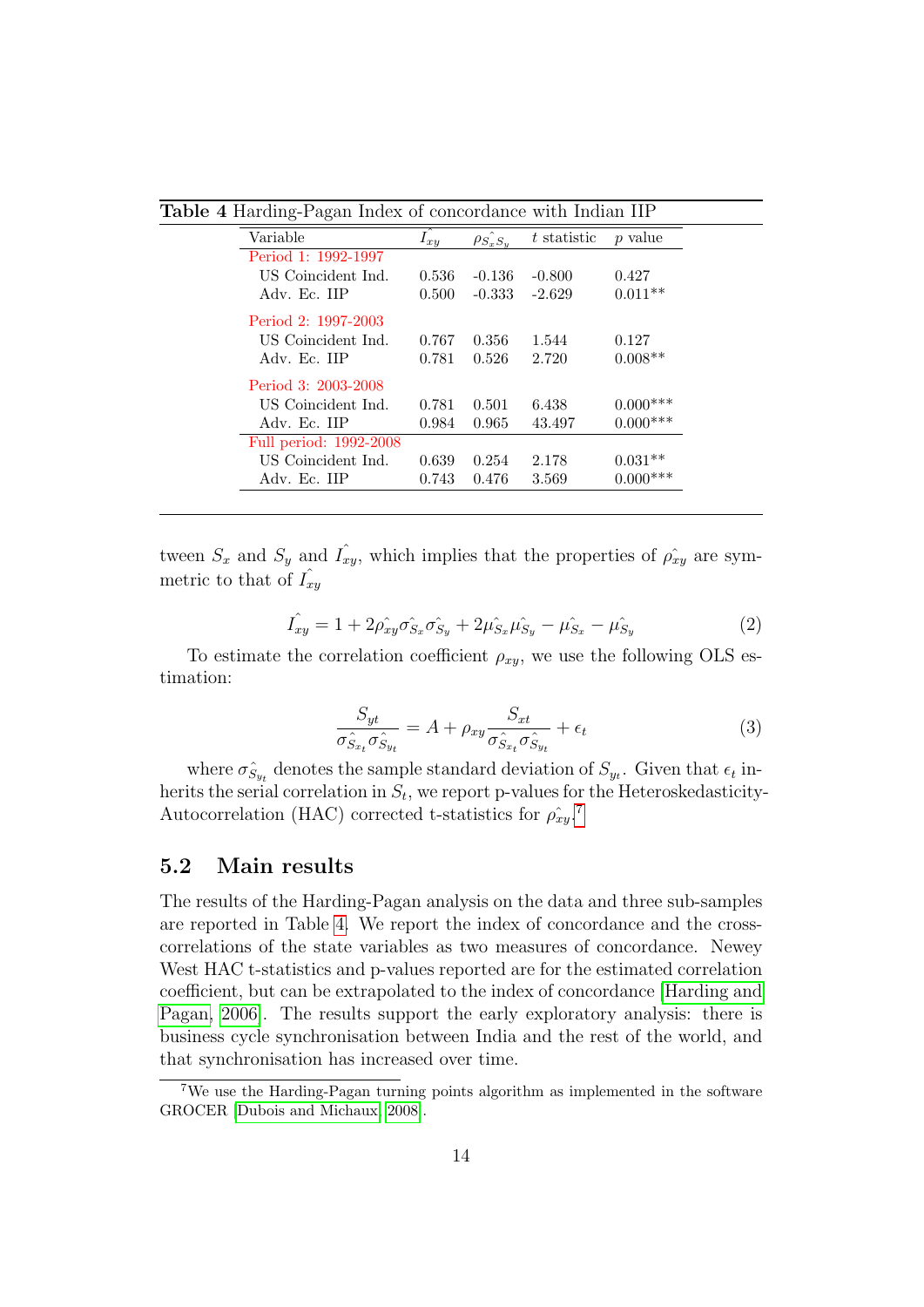For the full sample (1992-2008) the index of concordance suggests that Indian and US business cycles are in the same phase for 63.9% of the sample period, while cycles of industrial production in India and advanced economies are in the same phase for 74.3% of the sample. Both are statistically significant at a 95% confidence interval, and the value for the US is lower. This indicates business cycle synchronisation.

The most recent sample (2003-2008) shows stronger synchronisation. The index rose to 0.781 with the US coincident indicator, and 0.984 against advanced countries.

In Period 1 (1992-1997), both the US coincident indicator and IIP for advanced economies were negatively correlated with Indian industrial production, suggesting that the Indian business cycle was weakly counter-cyclical to the world during this time.

This was a high volatility period due to structural adjustment to reforms and revival from the balance-of-payments crisis of 1991. Hence, it can be viewed as a "transition period" in the Indian economy, a possible explanatory factor for this result.

Also, across all samples, it can be seen that the Adv. Ec. IIP is more strongly correlated with Indian IIP, suggesting that the Indian synchronisation with industrial economies as a whole is stronger than the synchronisation with the US. In fact, for the last period 2003-2008, the the index of concordance against Adv. Ec. IIP is as high as 0.984, and it has a t statistic of 43.5.

Our results support [Calderon et al.](#page-20-2) [\[2007\]](#page-20-2), who test for the impact of increasing trade intensity on business cycle synchronisation and find increased correlations for countries that have closer trade ties. They are also similar to those of [Rana](#page-22-1) [\[2008\]](#page-22-1) who also finds increased synchronisation between East Asian economies and the rest of the world in the time period that the East Asia liberalised trade and financial policy. However, they contrast sharply with [Fidrmuc et al.](#page-20-3) [\[2008\]](#page-20-3) who find evidence of Chinese and Indian decoupling from the OECD countries using spectral analysis.

In the following sections, we test the sensitivity of these results through a series of alternative estimation procedures.

### <span id="page-15-0"></span>6 Sensitivity tests

We present the robustness of our main results to four sets of sensitivity tests:

1. The first is the redefinition of sample periods. While we show evidence of synchronisation across time, we believe that there is no clear "begin" or "end" date for this synchronisation, rather that it is a slowly evolving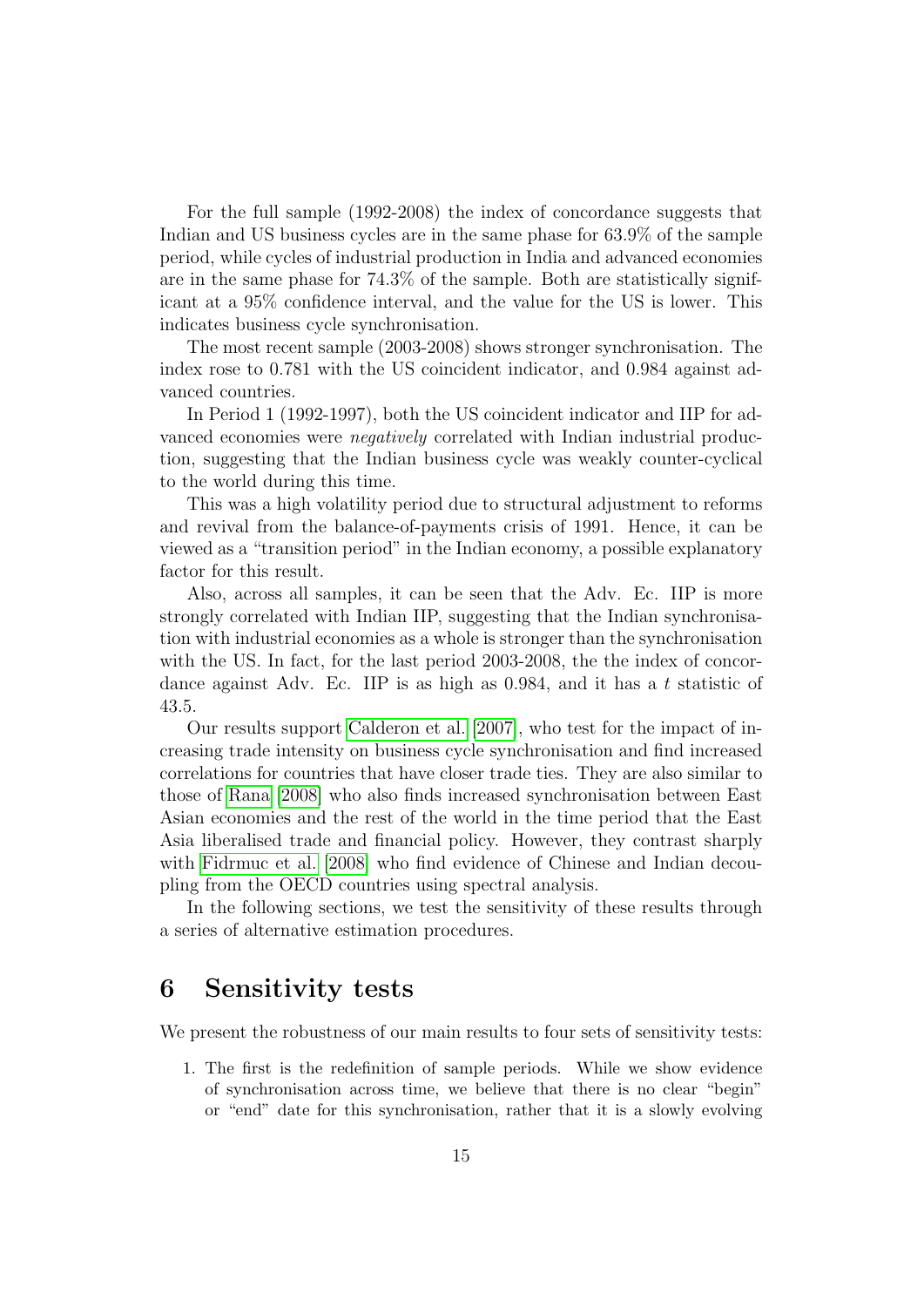| Variable               | $I_{xy}$ | $\rho_{S_xS_y}$ | t statistic | p value    |
|------------------------|----------|-----------------|-------------|------------|
| Period 1: 1992-1997    |          |                 |             |            |
| US Coincident Ind.     | 0.597    | $-0.075$        | $-0.451$    | 0.654      |
| Adv. Ec. IIP           | 0.565    | $-0.277$        | $-2.444$    | $0.017**$  |
| Period 2: 1997-2003    |          |                 |             |            |
| US Coincident Ind.     | 0.636    | 0.196           | 0.941       | 0.35       |
| Adv. Ec. IIP           | 0.779    | 0.534           | 3.136       | $0.002***$ |
| Period 3: 2003-2008    |          |                 |             |            |
| US Coincident Ind.     | 0.453    | 0.277           | 2.325       | $0.024**$  |
| Adv. Ec. IIP           | 0.396    | 0.212           | 2.244       | $0.029**$  |
| Full Period: 1992-2008 |          |                 |             |            |
| US Coincident Ind.     | 0.639    | 0.254           | 2.178       | $0.031**$  |
| Adv. Ec. IIP           | 0.743    | 0.476           | 3.569       | $0.000***$ |
|                        |          |                 |             |            |

<span id="page-16-1"></span>Table 5 Sensitivity analysis 1: Harding Pagan analysis with changed subsamples

phenomenon that reflects changes in the underlying structural composition of the Indian economy with respect to the rest of the world. For the analysis we change the sub-sample period dates, changing the break points to Feb-1998 and Jun-2004.

- 2. The second sensitivity test is done by changing the method used for analysis by detrending the data, rather than conducting growth rate cycle analysis. We have so far conducted all analysis on the trend-cyclical component of output. We now detrend the data using the Hodrick-Prescott (HP) filter, which is widely used in business cycle literature.
- 3. The third test is to utilise another methodology that is widely used for measuring co-movement: spectral analysis [\[Fidrmuc et al., 2008,](#page-20-3) [Calderon](#page-20-2) [et al., 2007\]](#page-20-2).
- 4. Finally, we verify that the key results hold across redefininition of some key variables.

#### <span id="page-16-0"></span>6.1 Redefining sample periods

Table [5](#page-16-1) presents the results of the Harding-Pagan analysis for the changed sample periods. The key results hold. One difference is the value of the index of concordance for Adv. Ec. IIP in Sample 3 - it seems to have fallen considerably although it remains statistically significant at 5%.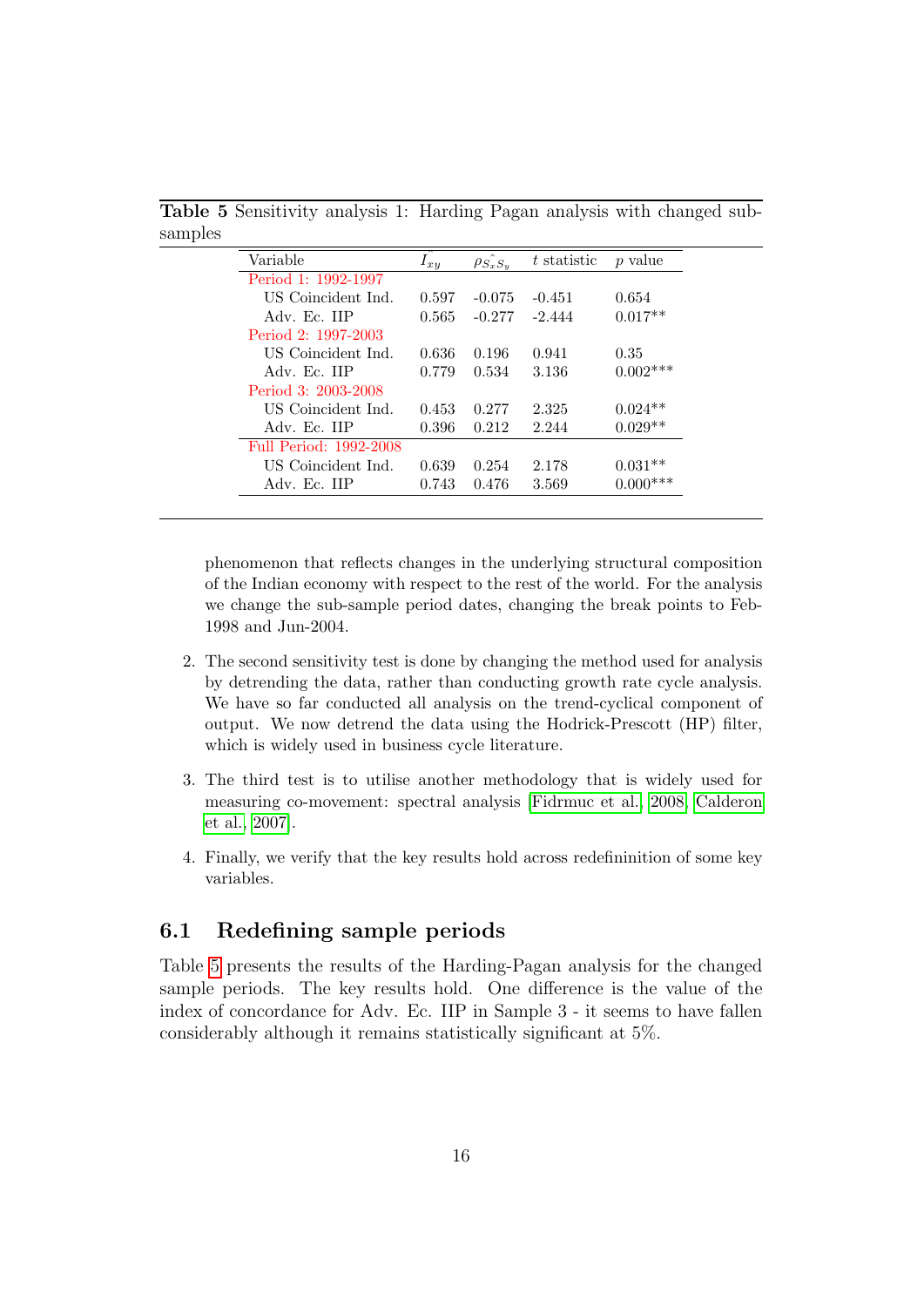| Variable               | ᅐ<br>$I_{xy}$ | $\rho_{S_xS_y}$ | t statistic | $p$ value  |
|------------------------|---------------|-----------------|-------------|------------|
| Period 1: 1992-1997    |               |                 |             |            |
| US Coincident Ind.     | 0.41          | 0.116           | 0.843       | 0.402      |
| Adv. Ec. IIP           | 0.328         | $-0.186$        | $-0.766$    | 0.447      |
| Period 2: 1997-2003    |               |                 |             |            |
| US Coincident Ind.     | 0.904         | 0.758           | 12.618      | $0.000***$ |
| Adv. Ec. IIP           | 0.507         | 0.218           | 1.762       | $0.082*$   |
| Period 3: 2003-2008    |               |                 |             |            |
| US Coincident Ind.     | 0.954         | 0.776           | 6.445       | $0.000***$ |
| Adv. Ec. IIP           | 0.862         | 0.243           | 1.775       | $0.081*$   |
| Full Period: 1992-2008 |               |                 |             |            |
| US Coincident Ind.     | 0.629         | 0.242           | 1.672       | $0.096*$   |
| Adv. Ec. IIP           | 0.599         | 0.238           | 1.595       | 0.112      |
|                        |               |                 |             |            |

<span id="page-17-2"></span>Table 6 Sensitivity analysis 2: Harding-Pagan analysis with HP-filtered IIP series

### <span id="page-17-0"></span>6.2 Detrending

The Hodrick-Prescott filter is a time-domain filter that renders the resulting cyclical component stationary.<sup>[8](#page-17-1)</sup>. We use the Hodrick-Prescott filter with a smoothing parameter of 14400 since the data is of a monthly frequency in order to decompose the series into trend and cycle. Our empirical strategy is then repeated using the detrended data.

Table [6](#page-17-2) reports these results. While these results cannot be directly contrasted with our main findings (this analysis tests for growth cycle synchronisation, while our main results test for growth rate cycle synchronisation), they still examine broadly the same question of synchronisation in the con-text of integration.<sup>[9](#page-17-3)</sup>

We see that the synchronisation of business cycles in the most recent sample (2003-2008) is robust to the HP filter. However, there are two notable differences in the results obtained. First, the world variable Adv. Ec. IIP is not significantly synchronised with Indian IIP across the total sample 1992-2008. Second, the HP filter finds that there is no statistically significant synchronisation in the period 1992-1997. This agrees with evidence of negative synchronisation in this period.

<span id="page-17-1"></span><sup>8</sup>Criticisms of the HP filter include spurious cycles, phase shifts in the variables and a high level of sensitivity of results [\[Canova, 1998,](#page-20-9) [Harvey and Jaeger, 1993\]](#page-21-10).

<span id="page-17-3"></span><sup>9</sup>See [Harding and Pagan](#page-21-12) [\[2002\]](#page-21-12) for an overview of the differences between growth and growth rate cycles.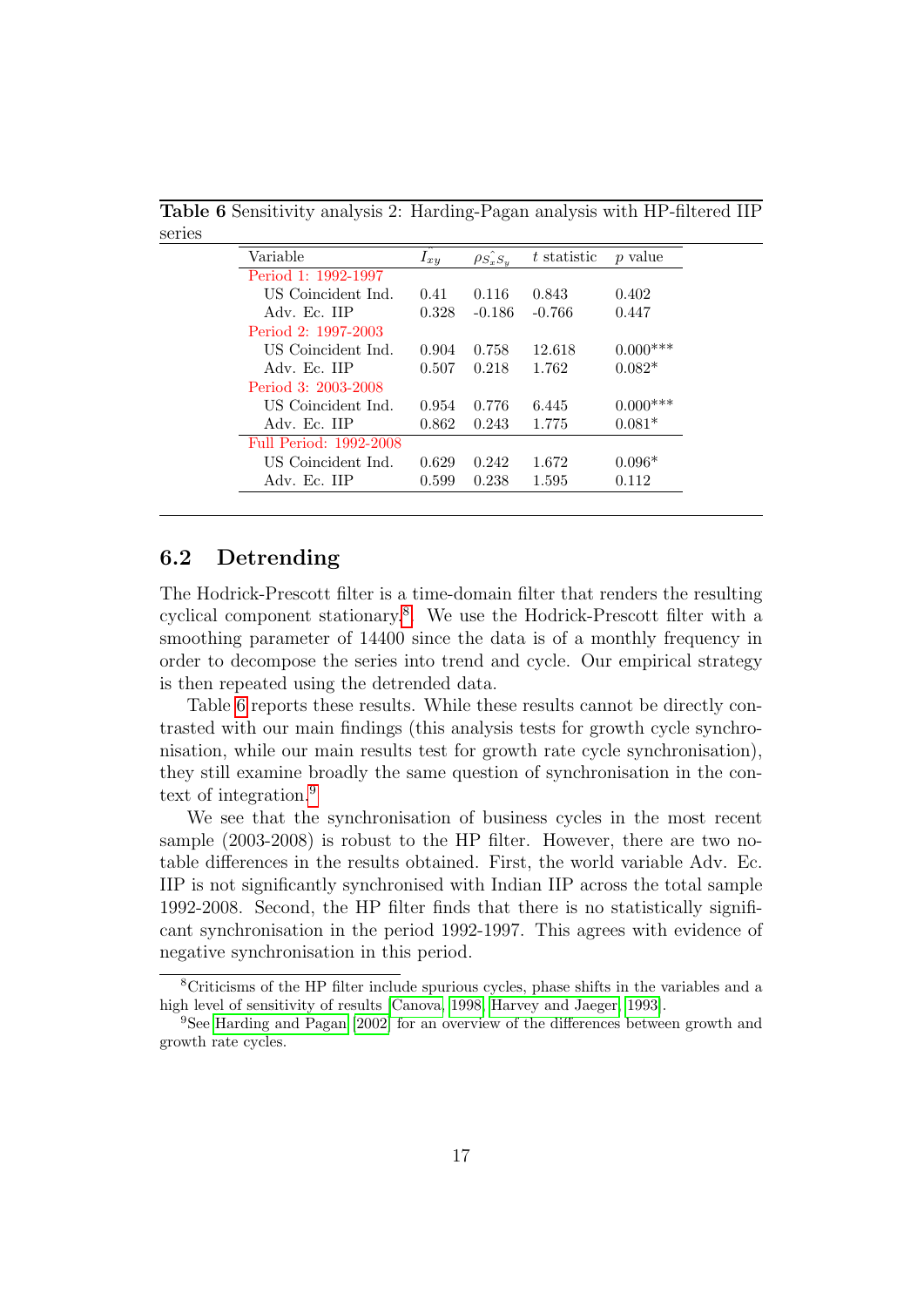| Variable               | $I_{xy}$ | $\rho \hat{S_x} S_y$ | t statistic | $p$ value  |
|------------------------|----------|----------------------|-------------|------------|
| Period 1: 1992-1997    |          |                      |             |            |
| <b>USHP</b>            | 0.375    | $-0.064$             | $-0.266$    | 0.791      |
| <b>WORLDTRADE</b>      | 0.536    | $-0.299$             | $-2.570$    | $0.013**$  |
| Period 2: 1997-2003    |          |                      |             |            |
| <b>USHP</b>            | 0.781    | 0.548                | 2.966       | $0.004***$ |
| WORLDTRADE             | 0.795    | 0.509                | 2.893       | $0.005***$ |
| Period 3: 2003-2008    |          |                      |             |            |
| <b>USHP</b>            | 0.429    | 0.123                | 0.913       | 0.365      |
| WORLDTRADE             | 0.841    | 0.698                | 7.282       | $0.000***$ |
| Full Period: 1992-2008 |          |                      |             |            |
| <b>USHP</b>            | 0.516    | 0.048                | 0.353       | 0.724      |
| WORLDTRADE             | 0.705    | 0.397                | 3.014       | $0.003***$ |
|                        |          |                      |             |            |

<span id="page-18-3"></span>Table 7 Sensitivity analysis 3: Harding-Pagan analysis, redefining key variables

### <span id="page-18-0"></span>6.3 Dynamic correlations

We now examine spectral analysis as a methodology for checking co-movement. It is widely used in the literature [\[Fidrmuc et al., 2008,](#page-20-3) [Calderon et al., 2007\]](#page-20-2) and the results confirm our key findings. Spectral coherence (also called dynamic correlation) for each world variable with respect to Indian IIP has substantially increased over the period 1992-2008, over growth rate cycle frequencies. Appendix [A.2](#page-24-0) reports our findings and methodology in greater detail.

#### <span id="page-18-1"></span>6.4 Redefining key variables

For the final sensitivity test, we redefine our measure of US business cycles from the US coincident indicator to the Index of Industrial Production in the US. In a similar vein, we use a measure of total world trade (exports plus imports), as a proxy for Adv. Ec.  $\text{HP}^{10}$  $\text{HP}^{10}$  $\text{HP}^{10}$ . The results are reported in Table [7.](#page-18-3)

It can be seen that all results hold with respect to the variable measuring world trade, but there is a fall in the statistical significance of USIIP both in the total sample and in the third period (2003-2008).

<span id="page-18-2"></span><sup>10</sup>Export and import data is sourced from the IMF-IFS, and expressed in USD billion. US IIP is sourced from the St. Louis Federal Reserve Database (FRED). Both variables are adjusted for seasonal fluctuations.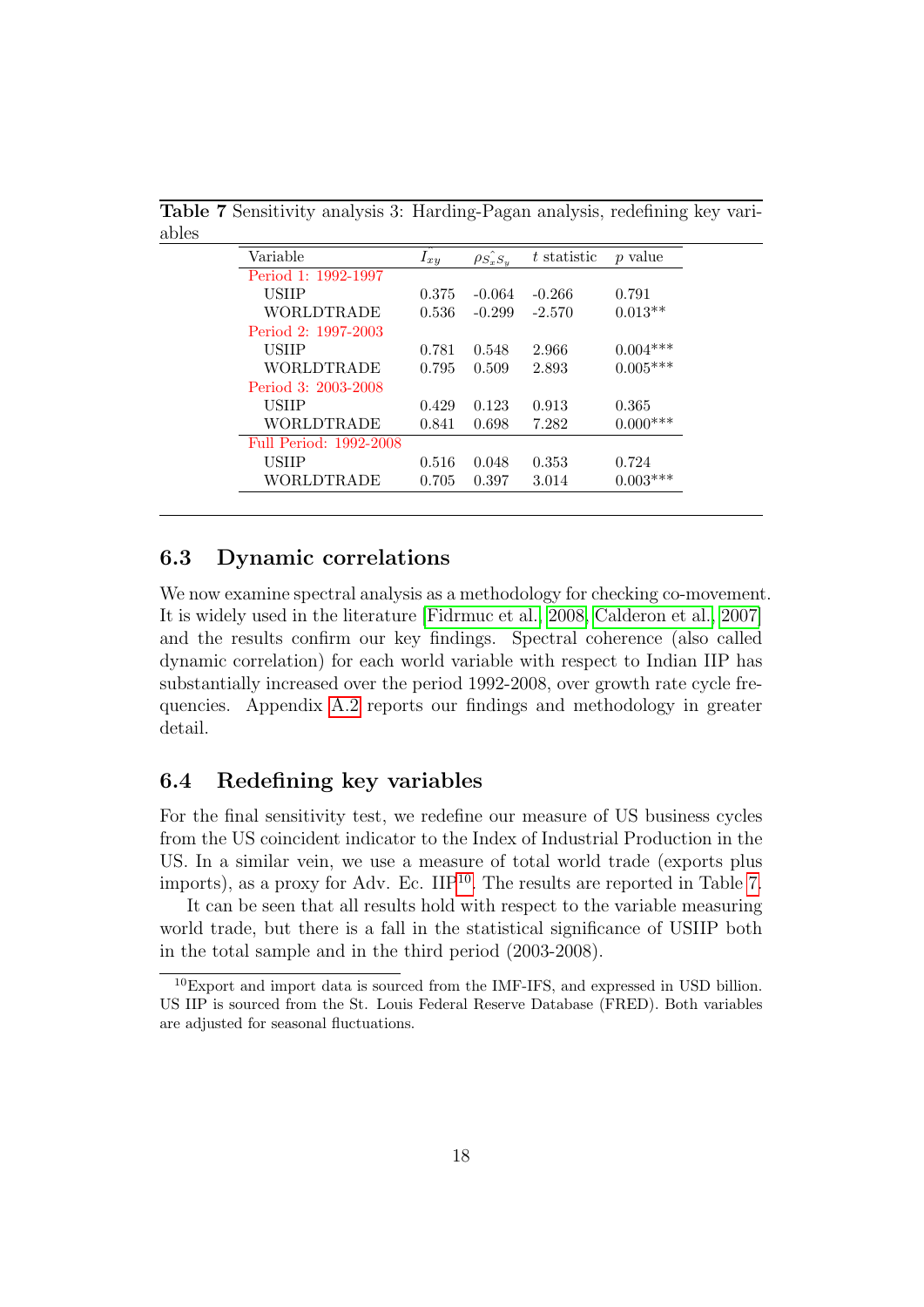## <span id="page-19-0"></span>7 Conclusion

In this paper, we find that the Indian business cycle is synchronised with that of the US and other industrial economies. We also find that this synchronisation has increased across time in the period 1992-2008, i.e. the period that saw a significiant rise in India's trade and capital flows. Finally, the linkages of the Indian economy are stronger when measured against a broad set of industrial countries as opposed to just the US.

This paper contributes to the evolving empirical evidence on the question of whether emerging market economies such as India are decoupled with industrial economies or not. As there is no consensus in the literature, and business cycles in India have emerged as an important part of the debate, the paper is an important contribution as it strongly supports the evidence that business cycles in India are coupled with those in industrial countries and that this coupling has been increasing with India's greater globalisation.

This paper focused on establishing business cycle synchronisation. It did not attempt to study the transmission mechanism and causal relationships through which business cycle synchronisation takes place. In a similar vein, it did not control for intervening countries, such as other emerging markets that may help precipitate or dissipate the impacts of shocks, thereby strengthening or weakening co-movements between India and the advanced economies. Finally, it analysed only output fluctuations between two countries to study co-movement of cycles. Future research would need to analyse other countries and other variables as well as study the transmission mechanism of co-movements.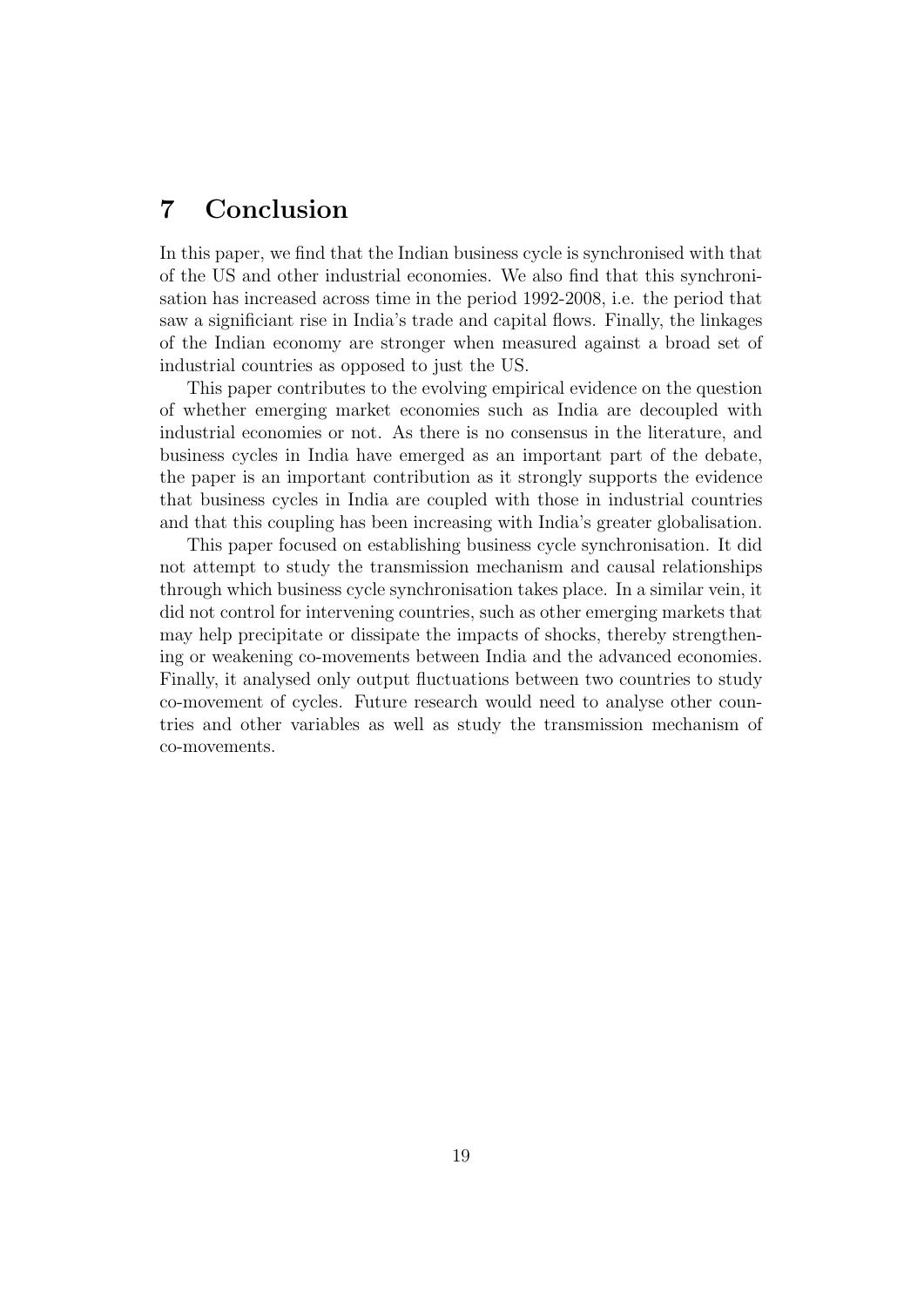## References

.

- <span id="page-20-1"></span>Pierre-Richard Agenor, C John McDermott, and Eswar S Prasad. Macroeconomic fluctuations in developing countries: Some stylized facts. World Bank Economic Review, 14(2):251–85, May 2000.
- <span id="page-20-8"></span>Mark Aguiar and Gita Gopinath. Emerging market business cycles: The cycle is the trend. Journal of Political Economy, 115:69–102, 2007.
- <span id="page-20-5"></span>C¸ . Akın and M.A. Kose. Changing nature of North–South linkages: Stylized facts and explanations. Journal of Asian Economics, 19(1):1–28, 2008.
- M. Baxter and M.A. Kouparitsas. Determinants of business cycle comovement: a robust analysis. Journal of Monetary Economics, 52(1):113–157, 2005.
- <span id="page-20-2"></span>Cesar Calderon, Alberto Chong, and Ernesto Stein. Trade intensity and business cycle synchronization: Are developing countries any different? Journal of International Economics, 71(1):2–21, March 2007.
- <span id="page-20-9"></span>Fabio Canova. Detrending and business cycle facts. Journal of Monetary Economics, 41(3):475–512, May 1998.
- <span id="page-20-4"></span>Tze-Haw Chan and Wye Leong Roy Khong. Business cycle correlation and output linkages among the Asia-Pacific economies. MPRA Paper 11305, University Library of Munich, Germany, December 2007.
- <span id="page-20-7"></span>Vikas Chitre. Indicators of business recessions and revivals in india: 1951-1982. Indian Economic Review, 36(1):79–105, January 2001.
- Zsolt Darvas and Gyrgy Szapry. Business cycle synchronization in the enlarged EU. Open Economies Review, 19(1):1–19, February 2008.
- <span id="page-20-6"></span>Pami Dua and Anirvan Banerji. Business cycles in india. Working papers 146, Centre for Development Economics, Delhi School of Economics, August 2006.
- <span id="page-20-10"></span>Eric Dubois and Emmanuel Michaux. Grocer 1.3: An econometrics toolbox for Scilab, 2008.
- <span id="page-20-3"></span>Jarko Fidrmuc, Iikka Korhonen, and Ivana Btorov. China in the world economy: Dynamic correlation analysis of business cycles. BOFIT Discussion Papers 7/2008, Bank of Finland, Institute for Economies in Transition, June 2008.
- <span id="page-20-0"></span>Jeffrey A Frankel and Andrew K Rose. The endogeneity of the optimum currency area criteria. Economic Journal, 108(449):1009–25, July 1998.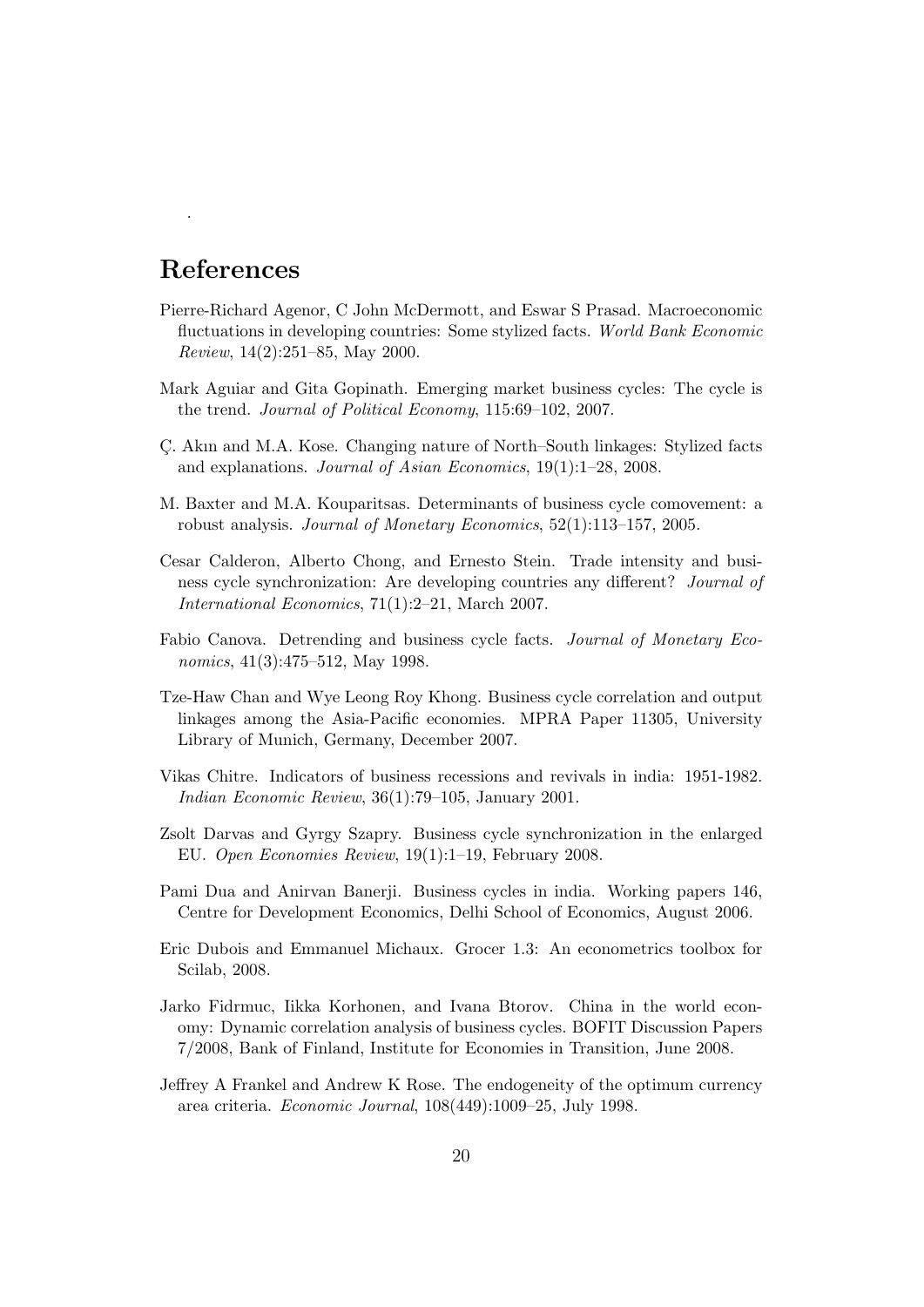- <span id="page-21-12"></span>Don Harding and Adrian Pagan. Dissecting the cycle: A methodological investigation. Journal of Monetary Economics, 49(2):365–381, March 2002.
- <span id="page-21-11"></span>Don Harding and Adrian Pagan. Synchronization of cycles. Journal of Econometrics,  $132(1):59-79$ , May 2006.
- <span id="page-21-10"></span>A C Harvey and A Jaeger. Detrending, stylized facts and the business cycle. Journal of Applied Econometrics, 8(3):231–47, July-Sept 1993.
- <span id="page-21-13"></span>Alessandra Iacobucci. Spectral analysis for economic time series. Documents de Travail de l'OFCE 2003-07, Observatoire Francais des Conjonctures Economiques (OFCE), 2003.
- <span id="page-21-0"></span>DL Kohn. Global Economic Integration and Decoupling. Speech at the International Research Forum on Monetary Policy, Frankfurt, Germany, June, 2008.
- <span id="page-21-3"></span>M. Ayhan Kose and Kei-Mu Yi. International trade and business cycles: Is vertical specialization the missing link? American Economic Review, 91(2):371–375, May 2001.
- <span id="page-21-1"></span>M. Ayhan Kose, Eswar S. Prasad, and Marco E. Terrones. How does globalization affect the synchronization of business cycles? American Economic Review, 93 (2):57–62, May 2003.
- <span id="page-21-2"></span>M.A. Kose, C. Otrok, E. Prasad, International Monetary Fund, and Research Dept. Global Business Cycles: Convergence or Decoupling? National Bureau of Economic Research Cambridge, Mass., USA, 2008.
- <span id="page-21-4"></span>Paul Krugman. The Transition to Economic and Monetary Union in Europe, chapter Lessons of Massachusetts for EMU, pages 241–261. Cambridge University Press, 1993.
- <span id="page-21-7"></span>Masanaga Kumakura. Trade and business cycle co-movements in asia-pacific. Journal of Asian Economics, 17(4):622–645, October 2006.
- <span id="page-21-9"></span>O P Mall. Composite index of leading indicators for business cycles in india. Technical Report 3, Reserve Bank of India, 1999.
- <span id="page-21-8"></span>Fabio Moneta and Rasmus Ruffer. Business cycle synchronisation in east asia. Journal of Asian Economics, 20(1):1–12, 2009.
- <span id="page-21-6"></span>Ila Patnaik. India's experience with a pegged exchange rate. In Suman Bery, Barry Bosworth, and Arvind Panagariya, editors, The India Policy Forum 2004, pages 189–226. Brookings Institution Press and NCAER, 2005.
- <span id="page-21-5"></span>Ila Patnaik. India's currency regime and its consequences. Economic and Political Weekly, March 2007.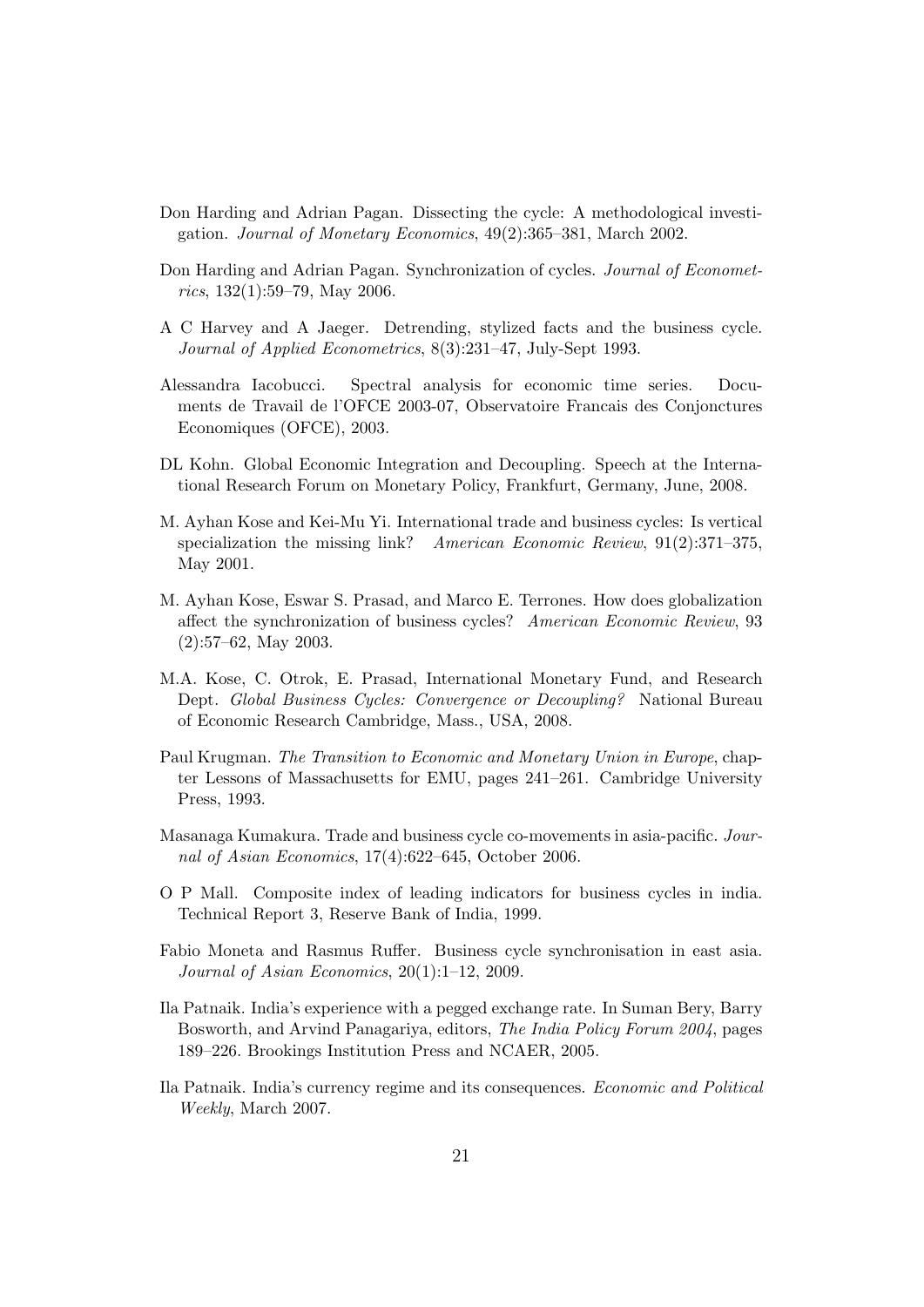- <span id="page-22-3"></span>Ila Patnaik and Rachna Sharma. Business cycles in the Indian economy. Margin, 35(1):71–79, 2002.
- Eswar S Prasad. International trade and the business cycle. Economic Journal, 109(458):588–606, October 1999.
- R Development Core Team. R: A language and environment for statistical computing. R Foundation for Statistical Computing, Vienna, Austria, 2005. ISBN 3-900051-07-0.
- <span id="page-22-1"></span>Pradumna B. Rana. Trade intensity and business cycle synchronization: The case of East Asian countries. The Singapore Economic Review (SER), 53(02): 279–292, 2008.
- <span id="page-22-2"></span>RBI. Leading indicators for the Indian economy. Technical report, Reserve Bank of India, 2006.
- <span id="page-22-0"></span>Kwanho Shin and Yunjong Wang. Trade integration and business cycle synchronization in east asia. Asian Economic Papers, 2(3):1–20, 2003.
- <span id="page-22-4"></span>Francisco Nadal-De Simone. Common and idiosyncratic components in real output: Further international evidence. IMF Working Papers 02/229, International Monetary Fund, January 2003.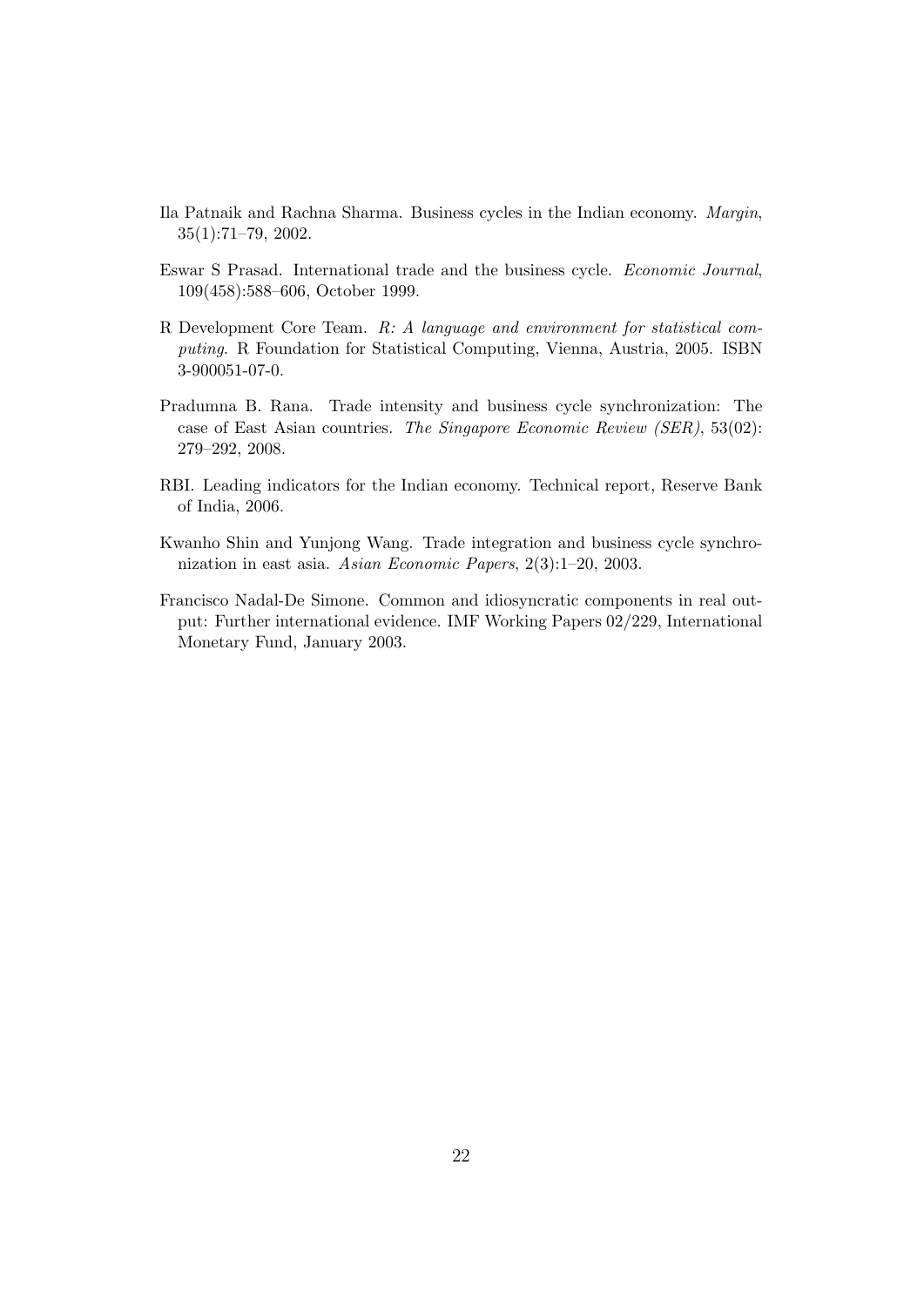# <span id="page-23-0"></span>A Appendix

### <span id="page-23-1"></span>A.1 Data sources

Data descriptions and sources are listed below.

| Source              | Unit               | Frequency | Time period |
|---------------------|--------------------|-----------|-------------|
| <b>CMIE BB</b>      | $Index(1993=100)$  | Monthly   | 1992-2008   |
| <b>CMIE BB</b>      | Percentage growth  | Quarterly | 1985-2008   |
| <b>CMIE BB</b>      | Percentage         | Quarterly | 1985-2008   |
| <b>CMIE BB</b>      | Index              | Weekly    | 1992-2008   |
| <b>CMIE</b> Prowess | Percentage growth  | Quarterly | 2000-2005   |
| <b>CMIE BB</b>      | Percentage growth  | Quarterly | 2000-2005   |
| <b>CMIE Prowess</b> | Percentage growth  | Quarterly | 2000-2005   |
| Conference Board    | Index $(2004=100)$ | Monthly   | 1992-2008   |
| IMF-IFS             | $Index (1999=100)$ | Monthly   | 1992-2008   |
| Yahoo Finance       | Index              | Weekly    | 1992-2008   |
| Yahoo Finance       | Index              | Weekly    | 1992-2008   |
| Yahoo Finance       | Index              | Weekly    | 1992-2008   |
| FRED Database       | $Index (1999=100)$ | Monthly   | 1992-2008   |
| <b>IMF-IFS</b>      | <b>USD Billion</b> | Monthly   | 1992-2008   |
|                     |                    |           |             |

Table 8 Variable definitions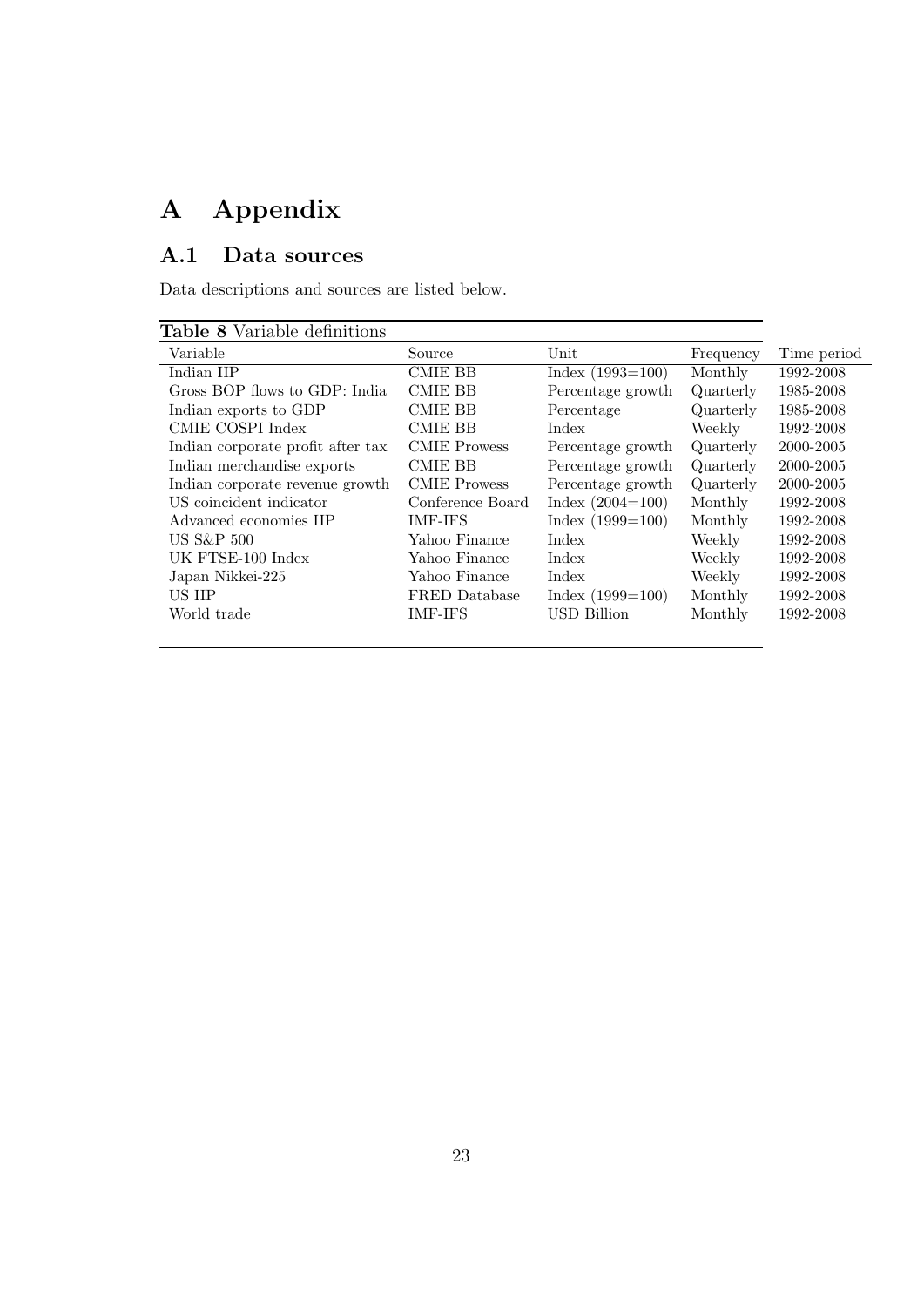### <span id="page-24-0"></span>A.2 Spectral analysis

Spectral analysis provides a frequency domain complement to cross-correlation analysis, with the advantages of being able to decompose comovements into those at short, medium and long term frequencies. However, as we are studying growth rate cycles, we must keep in mind that differencing is an asymmetric frequency operation and may lead to the introduction of high frequency components [\[Iacobucci,](#page-21-13) [2003\]](#page-21-13). Moreover, since our data duration is short (197 observations across 16 years of monthly data), spectral estimations may be biased. In spite of these limitations, a frequency domain perspective does provide further insight into business cycle comovements. First, we present cross-spectral periodograms (See Figure [A.2\)](#page-24-1). Periodograms are estimated via a Discrete Fast Fourier Transformation, and then smoothed with a modified Daniell filter to generate the periodogram with scaled densities.

Second, we report spectral coherence, a frequency domain analogue to the correlation coefficient. It is calculated as per Equation [4](#page-24-1) where  $S_1(k)$  is the spectral periodogram of Variable 1 at frequency k,  $S_2(k)$  is that of variable 2 and  $S_{12}(k)$  is their cross-spectrum. Based on growth rate cycle periodicities (roughly between 12-24 months), low frequencies are identified as those with 0.5 or less cycles per year, mid-range as those between 1 to 0.5 cycles per year and high greater than 1 cycle per year.

<span id="page-24-1"></span>
$$
\hat{K}_{12}(k) = \frac{\hat{S}_{12}(k)}{\sqrt{\hat{S}_1(k)\hat{S}_2(k)}}\tag{4}
$$



Figure 4 Cross-spectral analysis between Indian IIP and world variables